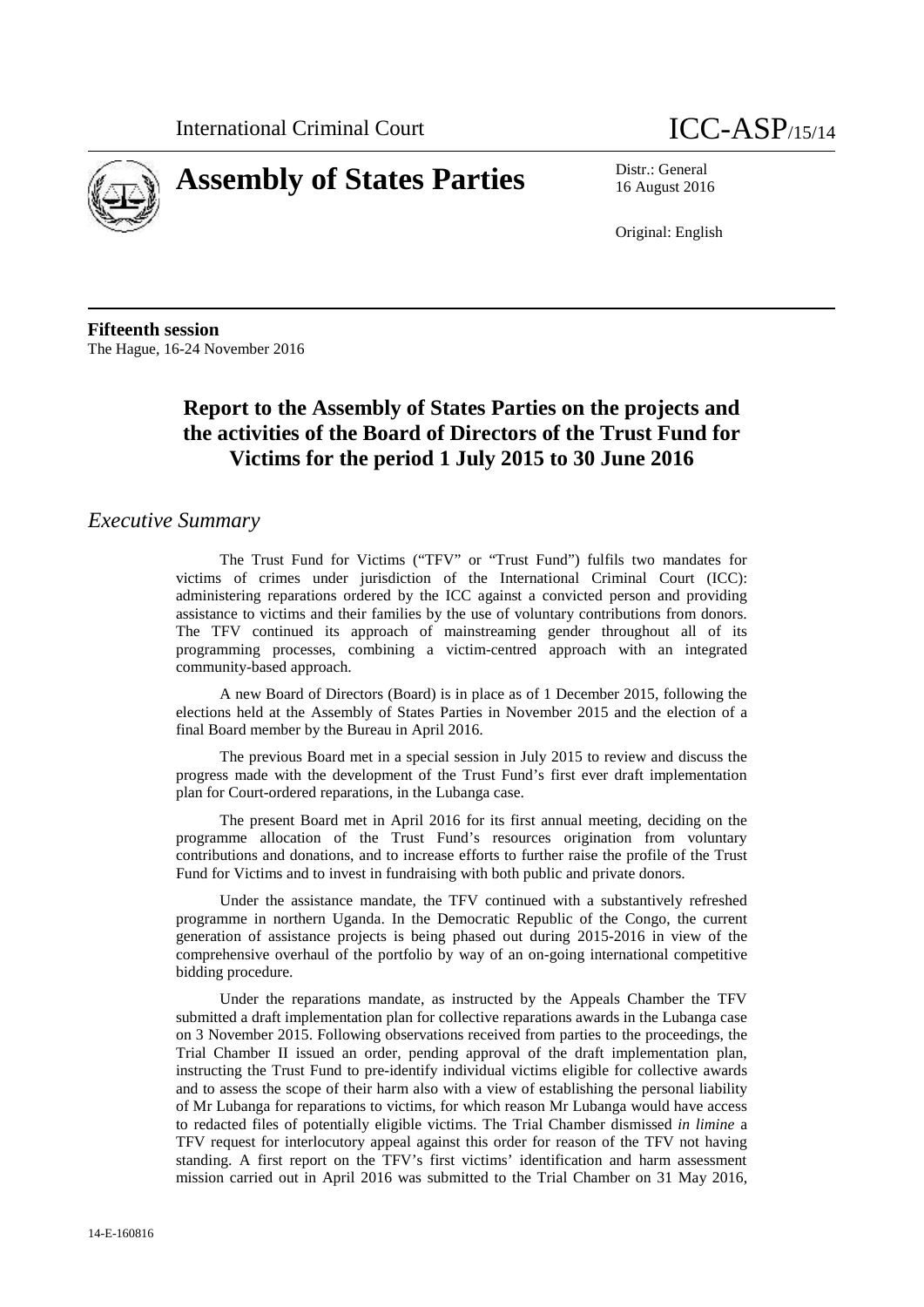along with a request to the Trial Chamber to reconsider its approach. A second filing submitted on June 7 informed the Trial Chamber that in the current situation the TFV was not in a position to comply with the request for more detailed reparations programme information, as the first experience of victims' identification and harm assessment resulted in a high degree of programmatic uncertainty affecting the Trust Fund's ability to provide the requested additional information to the degree specified in the order.

In accordance with paragraph 11 of the annex to resolution ICC-ASP/1/Res.6, which states that all offered voluntary contributions, regardless of whether they were accepted or refused, should be reported annually to the Assembly, a list of voluntary contributions is contained in annex I to this report. The list includes, inter alia, the contributions received from States  $\epsilon$ 3,054,449.63;  $\epsilon$ 3,159.54 from institutions and individuals ( $\epsilon$ 7,888.98 on the TFV bank accounts and  $\epsilon$ 270.56 on the TFV PayPal account);  $\epsilon$ 200,831 in-kind and/or matching donations from implementing partner organizations from the period of 1 July  $2015 - 30$  June 2016; and interest income to the Trust Fund  $\bigoplus 49,859.03$  The TFV Euro account showed a balance of  $\epsilon$ 470,875.40, and the US Dollar account had a balance of \$17,842.98. In addition, the Trust Fund currently has a savings account of  $\text{ } \in \text{ } 1.8 \text{ million as}$ per 30 June 2016.

# *Call for contribution to the Trust Fund for Victims*

The Board calls upon all States Parties to consider voluntary contributions to the TFV in view of the likelihood that the number of reparations procedures and the related implementation of awards will be rising from one to four in 2017. Moreover, the Board is aiming to expand the assistance programme from two to a maximum of five situation countries by 2017.

The continued and increased engagement of the largest possible number of States Parties with the TFV should serve to strengthen the financial and institutional capacity of the TFV to engage on its mandates to ensure that victims of crimes within the jurisdiction of the Court benefit from the Rome Statute's promise of reparative justice. In this regard, the Board wishes to reiterate its call for earmarked contributions to strengthen the TFV reparations reserve.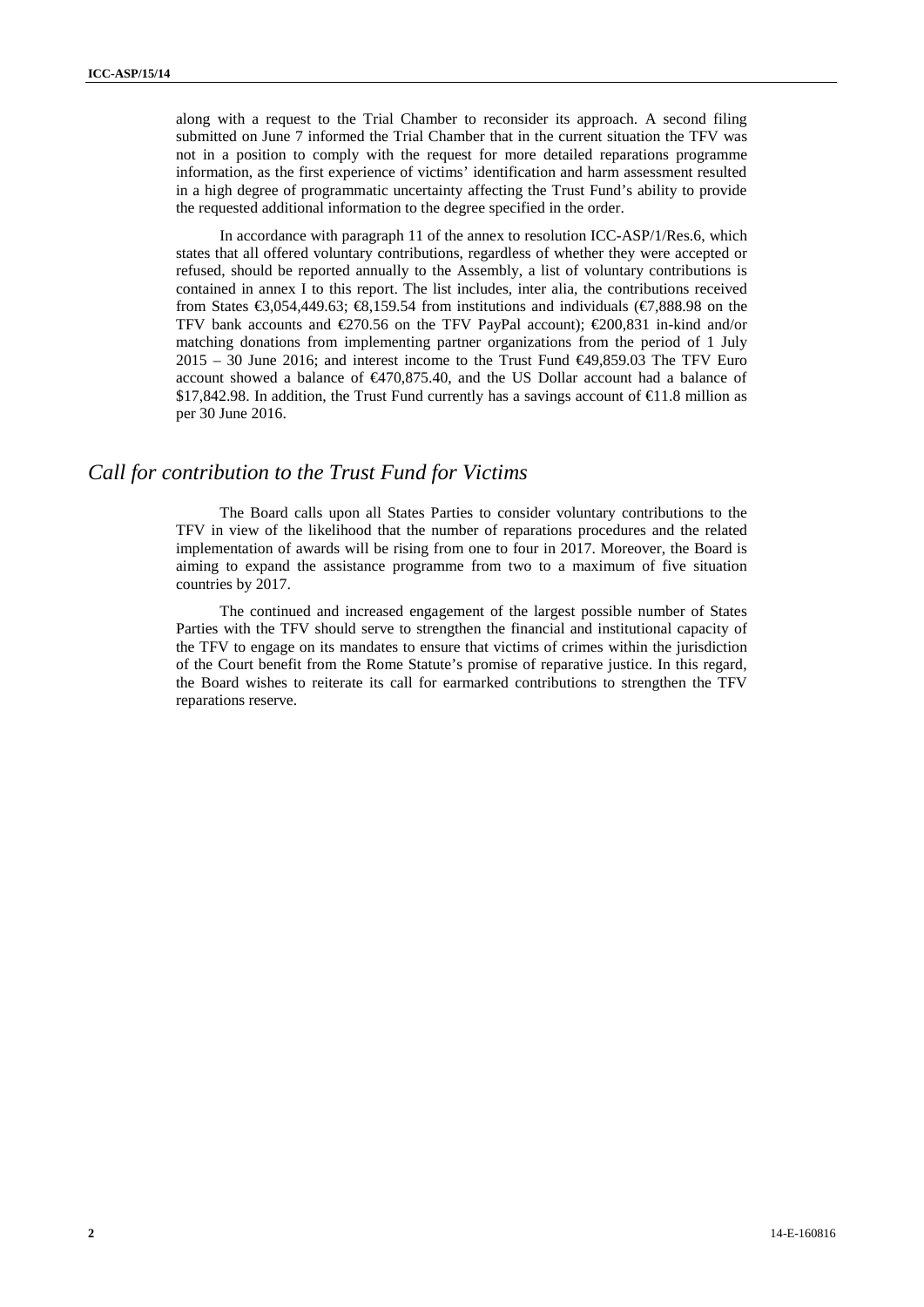# **I. Introduction**

1. In accordance with resolution ICC-ASP/1/Res.6 and Regulation 76 of the Regulations of the Trust Fund for Victims,<sup>1</sup> the Board of Directors submits the annual report to the Assembly of States Parties ("the Assembly"). The period covered by this report is from 1 July 2015 until 30 June 2016. The report gives a summary of the achievements made through the implementation of active assistance projects in two situations under the jurisdiction of the Court, as well as activities undertaken related to Lubanga reparations order. The report also provides an update of the financial situation of the TFV, and the prospective budget of the Secretariat for 2017.

# **II. Activities and projects**

2. The Trust Fund fulfils two mandates: (1) implementing reparations ordered by the International Criminal Court, $^2$  and (2) providing assistance for the benefit of victims subject to Article 79 of the Rome Statute by the use of other resources.<sup>3</sup> Both mandates provide support to victims of genocide, crimes against humanity and war crimes committed since 1 July 2002.<sup>4</sup>

# **A. Meetings of the Board of Directors**

3. Following the  $12<sup>th</sup>$  Annual Meeting in March 2015, the Board decided to hold a second meeting in The Hague from 21-22 July 2015 to review and discuss progress made in the development of a draft implementation plan for collective awards for victims in the Lubanga case. This session is addressed in more detail below in section C of this report on reparations.

4. The fourteenth session of Assembly of States Parties in November 2015 elected four members for a new mandate period of three years, effective 1 December 2015. The fifth and final Board member was elected by the Bureau on April 1, 2016.

5. The composition of the Board is as follows: Mr. Motoo Noguchi (Chair) (Japan, representing the Asian States); Baroness Arminka Heli (UK, representing Western European and Other States); Mr. Felipe Michelini (Uruguay, representing Latin American and Caribbean States); Ms. Alma Taso-Deljkovic (Bosnia Herzegovina, representing Eastern European States); Ms. Mama Koité Doumbia (Mali, representing African States).

6. The new Board held its first annual meeting in The Hague during 18-21 April 2016, with four members of the Board participating and one member being unable to participate in person due to personal reasons. Mr. Motoo Noguchi, the incumbent Chair, was re-elected as Chair for the new mandate period.

7. The Board decided to increase efforts to further raise the profile of the Trust Fund for Victims and to invest in fundraising with both public and private donors.

8. The Board approved the use of resources originating from voluntary contributions for programme extensions in Uganda and DRC during 2015 - 2016, with a total value of €4.4 million; €2.4 million for assistance projects in DRC and almost €2 million for northern Uganda. The Board also validated the on-going allocation of  $\epsilon 1.05$  million for conducting project-related activities, including situational assessments in DRC, Central African Republic, Cote d'Ivoire and Kenya, as well as capacity building of implementing partners for gender mainstreaming in programme development, and implementation of a programme based Management Information System (MIS).

<sup>&</sup>lt;sup>1</sup>Regulation 76 of the Regulations of the Trust Fund for Victims states that the Board "shall submit a written annual report on the activities of the Trust Fund to the Committee on Budget and Finance and the External Auditor and the Assembly of States Parties, through its President.'

<sup>&</sup>lt;sup>2</sup> Article 75 (2) of the Rome Statute and Rule 98 (2), (3), (4) of the Rules of Procedure and Evidence.

<sup>&</sup>lt;sup>3</sup> Rule 98 (5) of the Rules of Procedure and Evidence. For more information on the Fund's legal basis, please see http://trustfundforvictims.org/legal-basis. <sup>4</sup> As defined in Articles 6, 7 and 8 of the Rome Statute.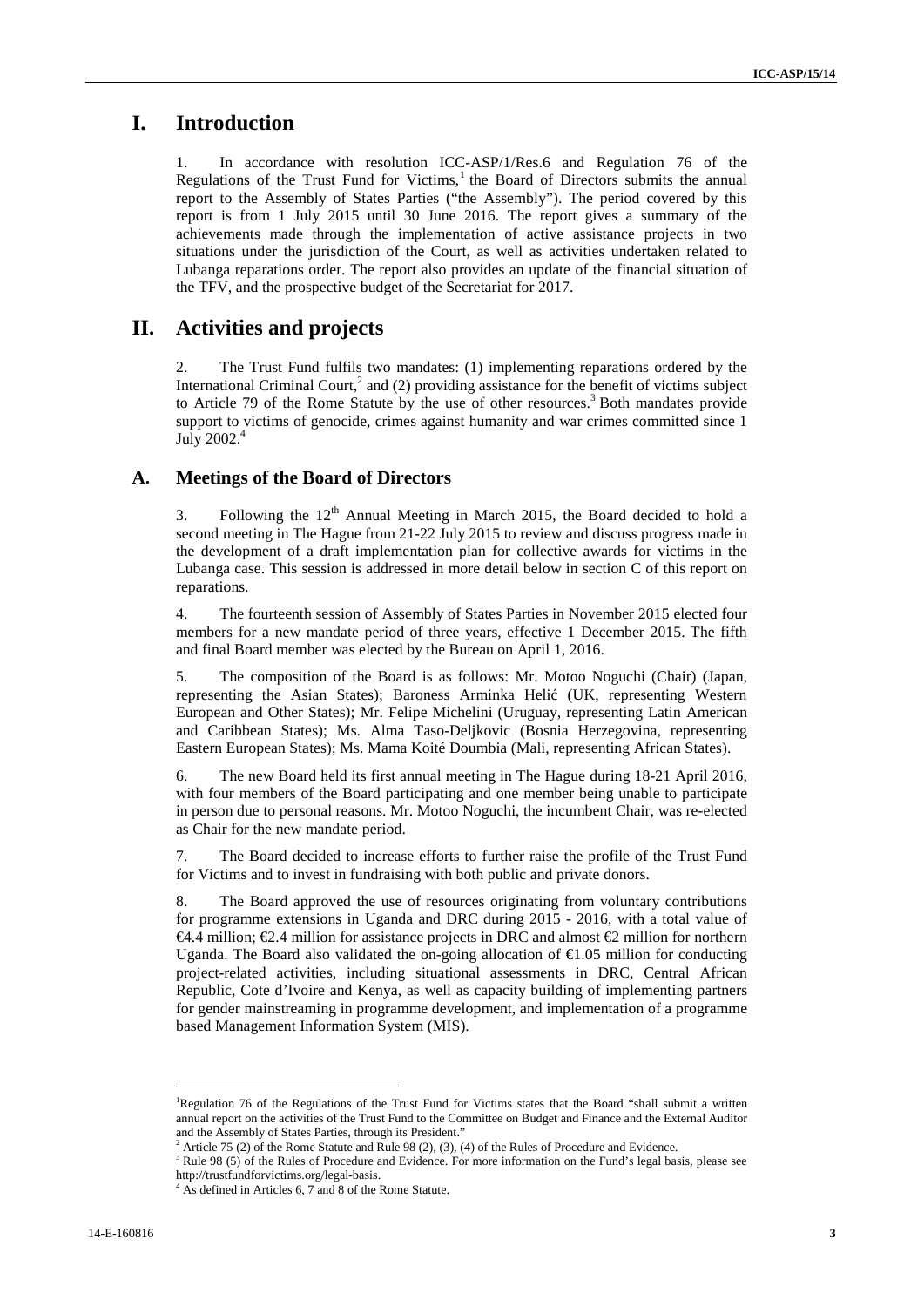9. The Board encouraged active consideration in 2016 to expand the Trust Fund's assistance mandate activities to other situation countries – capacity, security and resources permitting – and approved the initial obligation of  $600,000$  as a general financial reserve for this purpose.

10. The Board approved an increase of the Trust Fund's reparations reserve, which allows the Board to complement the payments of reparations awards to victims in convicted cases before the ICC, with  $\infty$  200,000 to make it a total of  $\oplus$  million.

11. The Board approved minor adaptation to the Trust Fund's strategic goals, as well as the related new Performance Monitoring Plan (PMP), and annual work plan for 2016.

12. Finally, the Board decided to hold another meeting in November, in conjunction with the Assembly of States Parties session, to discuss issues related to Lubanga reparations order.

13. During the meeting the Board was invited to the expert seminar on *"The Importance of the International Criminal Court as an Independent Judicial Institution and the Role of the International Community"*, organized by The Ministry of Foreign Affairs of the Netherlands. The former Board Chair, Ms. Elisabeth Rehn, and Mr. Motoo Noguchi were in the panel discussion, advocating that it is time for victim survivors concerns to move from the fringes to the centre stage in the Rome Statute system. The Board also attended the inauguration ceremony on 19 April, as the ICC permanent premises was officially opened by His Majesty King Willem-Alexander of the Netherlands.

14. Ms. Angelina Jolie Pitt visited the Trust Fund during the annual board meeting on 20 April 2016. During her visit, Ms. Jolie Pitt talked with the Trust Fund staff about the difficulties faced by survivors and about the impact that the Trust Fund's assistance makes in allowing survivors to regain their dignity and rebuild their lives within their communities. Ms. Jolie Pitt also discussed with the Board and staff of the Trust Fund the importance of practical assistance to victim survivors of SGBV, and the special vulnerability of girls and women as key steps toward ending impunity for perpetrators and establishing durable peace and reconciliation in conflict settings.

### **B. Other Events and Meetings**

15. On 24 – 28 September 2015, Mr Motoo Noguchi attended the session of Committee on Budget and Finance (CBF) in The Hague. The meeting discussed the TFV proposed budget 2017 and justification of the new organizational structure as a result of ReVision process.

16. From 18 – 26 November 2015, four Board members and TFV staff participated on the 14<sup>th</sup> session Assembly of States Parties meeting in The Hague. During this event, the Trust Fund conducted a photo exhibition showcasing several pictures taken by TFV staff member Marita Nadalutti, during the reparations consultation missions in May and June 2015.

17. During the  $14<sup>th</sup>$  session of ASP, the TFV also held a reception and launched the 2015 Programme Progress Report titled "Assistance & Reparations - Achievements, Lessons Learned, and Transitioning", focused particularly on the achievements and lessons learned of TFV assistance mandate since 2008, which can benefit the process of implementing reparations orders. The reception was co-hosted and sponsored by the government of Japan, which also honoured the outgoing previous term Board Members and Kristin Kalla, Senior Programme Officer since 2007.

18. The Government of Sweden is currently the largest donor and supports the Trust Fund's activities through SIDA (Swedish International Development Agency). Sida grants financial support to projects and programmes that contribute towards Sweden's objective for international development cooperation, which is to create conditions that enable people who live in poverty and oppression to improve their lives. As set out in the multi-year agreement signed in 2013 between the TFV and Sida, a joint field visit in DRC and Northern Uganda was organized in October 2015. A TFV delegation and a representative of SIDA visited the projects in DRC (Bunia and surrounding areas) and were later joined by a representative of the Swedish Embassy in Kampala for the visit to Northern Uganda. As a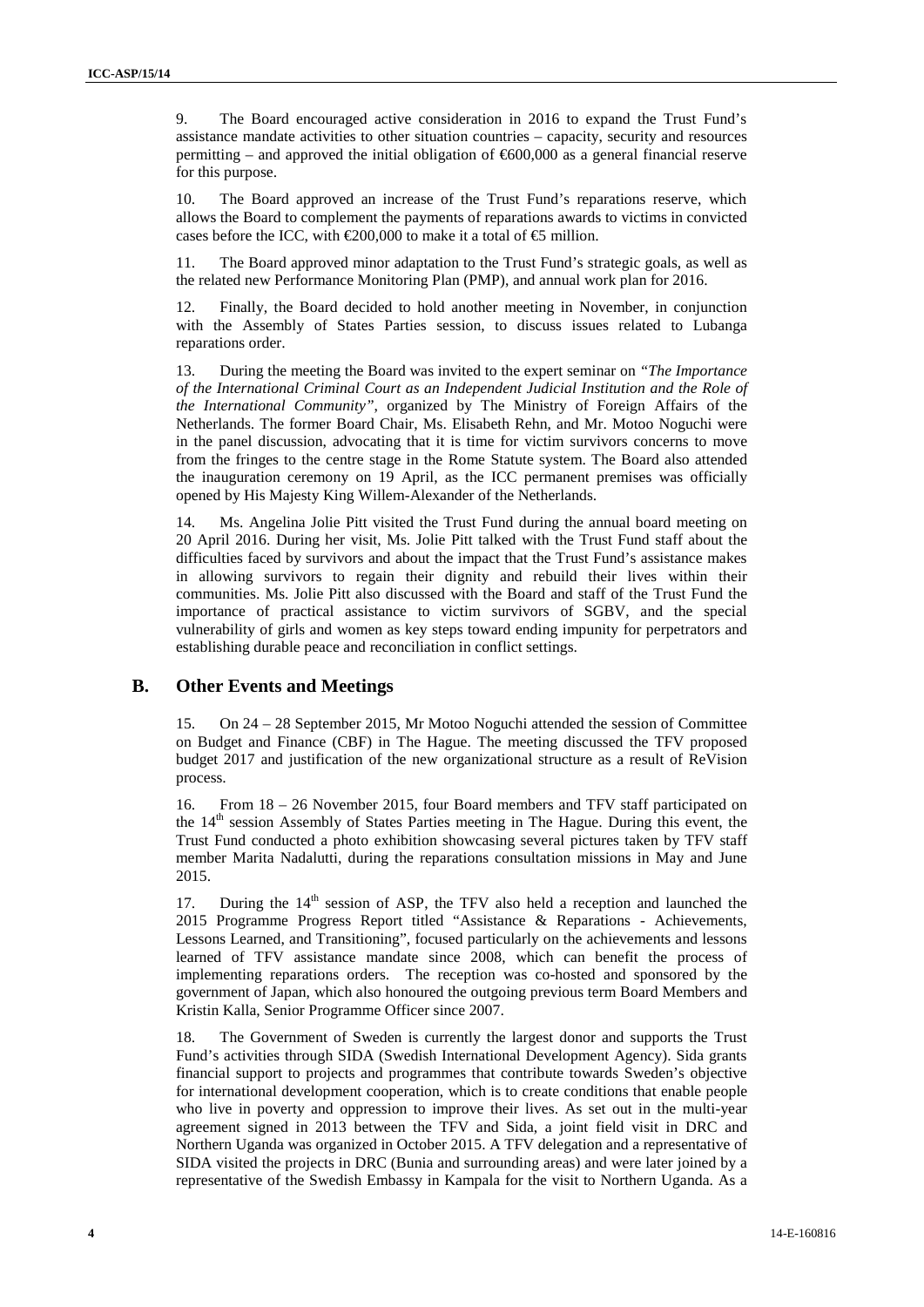follow up to the visit, a Trust fund delegation headed by Executive Director Pieter de Baan visited Stockholm in December 2015 for the annual review meeting. Discussed topics in the meeting included the positive impressions of the field visit, gender equality, analytical and results-based planning & monitoring, and donor reporting, as well as prospects for a new multi-annual donor agreement. A proposal for an additional multi-year funding has been submitted to Sida and is currently under review.

19. The annual staff retreat in January 2015 discussed achievements and lessons learned from 2015, priorities for 2016 related to assistance mandate and Lubanga reparations process. The retreat also addressed the mid-term review of the TFV Strategic Plan 2014 – 2017 as well as the finalization of TFV Performance Monitoring Plan (PMP) for review and approval by the Board.

20. Mr. Felipe Michelini was invited to speak at the Organization of American States (OAS) Working Session on ICC in Washington D.C from 9 – 13 February 2016. Mr. Michelini presented the work of the TFV during the working session on the ICC of the Legal and Political Commission of the Permanent Council of the OAS. During his presentation, Mr. Michelini also advocated the need to strengthen the justice system and the importance of reparative justice.

21. In late January 2016, staff conducted refresher meetings with staff from OTP JCCD, and members of Procurement Review Committee (PRC) and in April 2016, the TFV initiated the first series of brown-bag lunch at the ICC, by inviting the staff and non-staff members of the Court. The purpose of the meetings were to give an opportunity to other member staff, interns/visiting fellow, non-staff members to learn more about the TFV, its mandates, activities in situation countries, achievements and lessons learned from assistance mandate and an update on reparations mandate, particularly in relation to the Lubanga case.

22. From 5 – 10 June 2015, Ms. Mama Koité Doumbia was invited to participate in the annual NGO round-table meeting organized by the Coalition of the International Criminal Court (CICC) in The Hague, including a separate meeting dedicated to the situation in Kenya.

### **C. Reparations mandate**

23. The TFV's reparations mandate is related to specific judicial proceedings before the Court resulting in a conviction. Resources are collected through fines or forfeiture and awards for reparations and complemented with "other resources of the Trust Fund" if the Board of Directors so determines. The Court may order that an award for reparations against a convicted person be deposited with the TFV where at the time of making the order it is impossible or impracticable to make individual awards directly to each victim. The TFV shall take receipt of resources collected through awards for reparations and shall separate such resources from the remaining resources of the TFV in accordance with Rule 98 of the Rules of Procedure and Evidence.

24. The Board recalls that the Trust Fund was seized for the first time on its mandate to implement Court-ordered reparations by the judgment including for the first time the principles on reparations, and amended reparations order notified by the Appeals Chamber on 3 March 2015, instructing the Trust Fund to develop and submit a draft implementation plan for collective reparations in the case against Mr Thomas Lubanga. Mr Lubanga was convicted for the conscription, enlistment and use of child soldiers under the age of 15 in the eastern Democratic Republic of the Congo (DRC). The Board considered the judgment in its annual meeting of March 2015 and approved the action plan for the development of the draft implementation plan. The Trust Fund consulted and agreed with the Registry on collaboration and support to the Trust Fund's endeavour, including the development of a report mapping potentially eligible victims. As noted in last year's report, an international reparations expert meeting was held in May 2015. The Trust Fund held consultations with affected communities and potentially eligible victims during May-June 2015.

25. On 21-22 July 2015, the Board convened in The Hague in an extraordinary session to review and discuss progress made in the development of the draft implementation plan. Trust Fund field staff involved in the development process gave presentations on the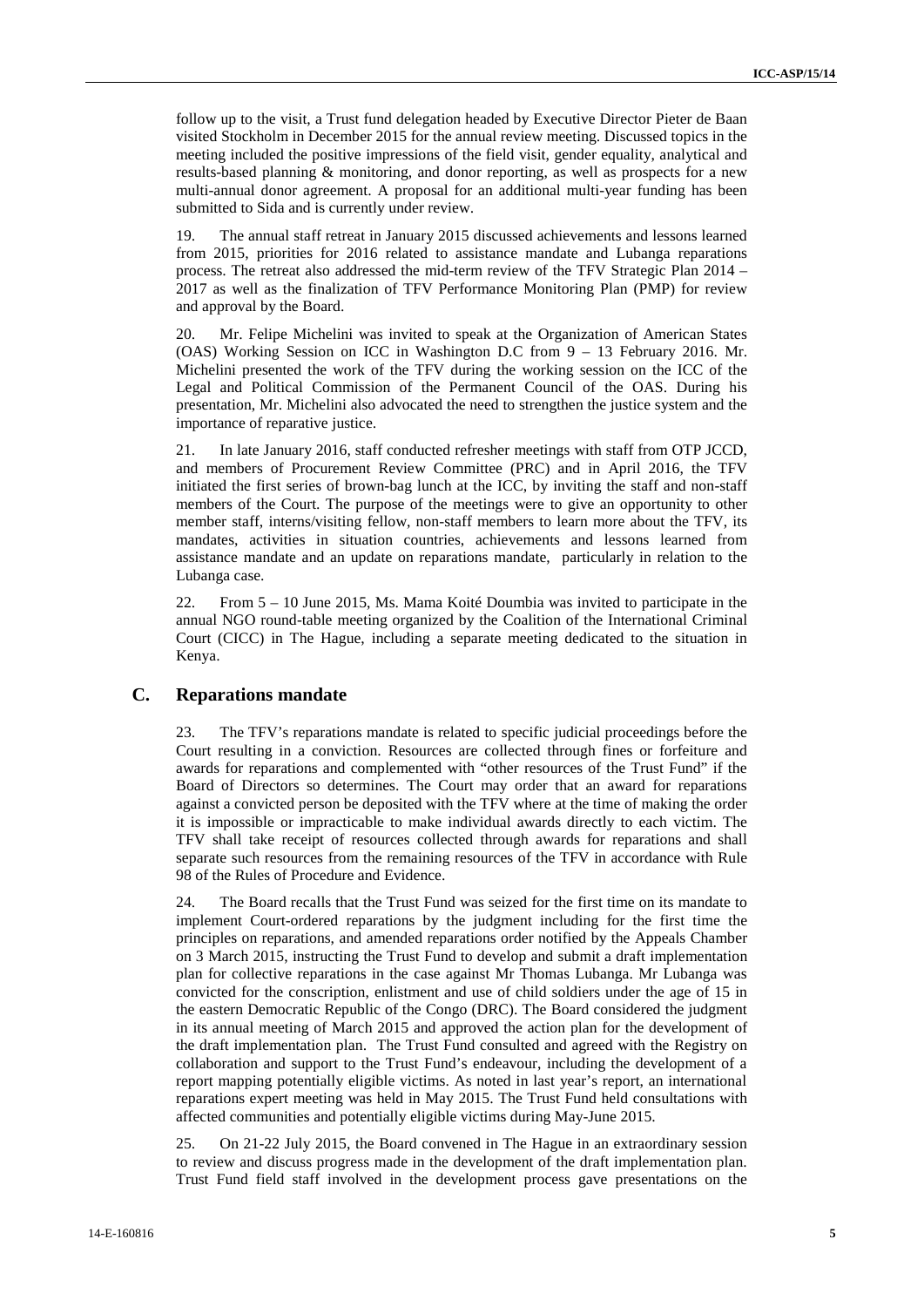process as well as the findings and insights gained from the expert meeting and reported back from the field based consultations. The Board noted with approval the results achieved and the proposed way forward. It also agreed to submit a request to the Trial Chamber asking to move the submission deadline from 3 September until 3 November 2015, to enable the gathering of outstanding information.

26. On 14 August 2015, the Trial Chamber granted the Trust Fund's request for extension of the submission deadline. In its order, the Trial Chamber also stipulated that the Trust Fund should include in the draft implementation plan a list of all potentially eligible victims, along with their reparations applications and supporting documentation. Considering the Appeals Chamber's judgement of March 2015 and the relevant Trust Fund Regulations, as well as operational challenges related to the very tight available time frame, due to the mobility and wide dispersion of former child soldiers in Ituri - a large, remote area that is difficult to access and cover - the Trust Fund felt that the additional stipulations contained in the order of 14 August 2015 raised legal as well as practical problems. Rather than seeking to contest the Trial Chamber's instructions in an isolated manner, the Trust Fund decided to address the matter in its submission of 3 November 2015. As part of the fully-developed draft implementation plan, the Trust Fund proposed a comprehensive approach for identifying and screening of victims on eligibility during – and as an integral part of - the process of implementing the reparations awards as detailed in the plan.

27. The Trust Fund reached out to various external parties holding data on the demobilisation process of child soldiers in Ituri, DRC. This effort was partially successful in securing useful data. While the data because of its limitations only have a limited evidentiary value, they helped to inform an educated, if uncertain, guess about the number of eventual reparations beneficiaries in the Lubanga case, estimated to be around three thousand. The report of the Registry's Victims Participation and Reparations Section (VPRS) on the mapping of victims, undertaken at the request of the TFV and contained in annex I further supports this estimate.

28. On November 3, 2015, the Trust Fund submitted the draft implementation plan for collective reparations in the Lubanga case to Trial Chamber, consisting of a legal filing (in response to the Appeals Chamber's Judgement of 3 March 2015), the draft implementation plan (Annex A, in response to the Appeals Chamber's Amended Reparations Order of 3 March 2015) and the VPRS Victims Mapping Report (Annex I). In the submission, the Board indicated its decision to allocate an amount of  $\bigoplus$  million as a complement to the payment of reparations awards in this case, based on the draft implementation plan as well as on the availability of Trust Fund resources.

29. The Trust Fund also included considerations on how to determine the financial liability of Mr Lubanga into the 3 November 2015 filing, as explicitly asked by what the Appeals Chamber referred to as an "extraordinary request" to assist the Court in this matter. The Trust Fund, however, refrained from giving a monetary figure because in its view setting such a figure will depend on a range of complex considerations, including those discussed by the Trust Fund filing, but lastly remains a matter of judicial discretion.

30. Following the submission of the draft implementation plan, the Trial Chamber invited parties to the proceedings to submit observations. Observations were filed by the Office of the Prosecutor (December 2015), as well as by the legal representatives for victims and defence counsel for Mr Lubanga (January 2016). On 9 February 2016, the Trial Chamber issued an order instructing the Trust Fund, pending final approval of the draft implementation plan, to initiate the identification and harm assessment of all individual potentially eligible victims and report to the Chamber in three separate submissions until the end of 2016. It also instructed the TFV to develop a more detailed version of its draft implementation plan.

31. On 15 February 2016, the TFV submitted a request for leave to appeal this order. It expressed concerns about the misapplication of the legal framework and of the Appeals Chamber's judgement and amended order. It also explained its concerns about the considerable cost and resource implications of this approach and noted its apprehension that the prospect of victims' personal data to be shared with – and challenged by – Mr Lubanga would be at odds with the notion of collective awards, likely re-traumatize victims and reduce their willingness to assert their positive right to reparations, in view of potential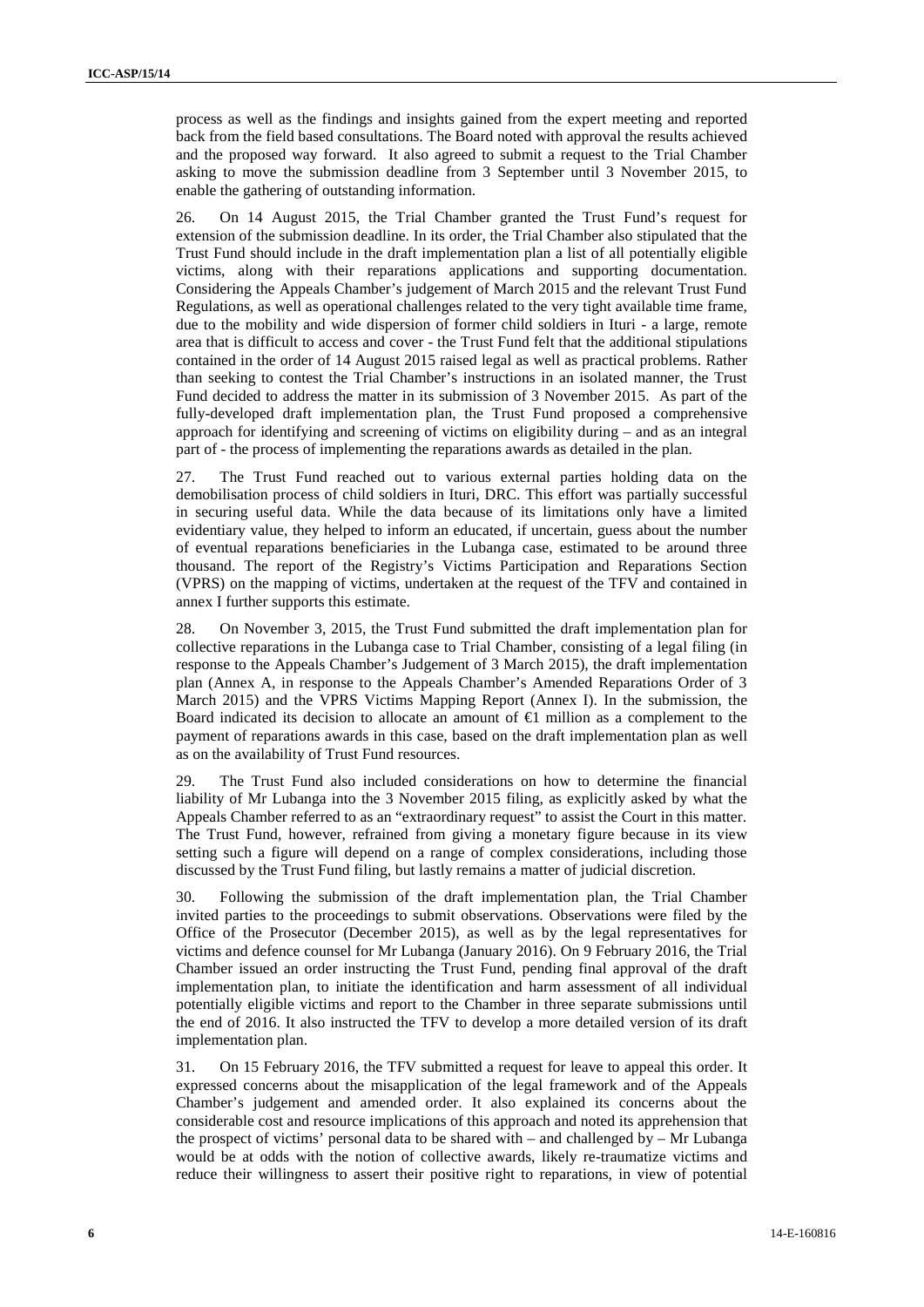personal repercussions within their families and communities. The Trust Fund also expressed concern about that the Trial Chamber in conflict with the explicit language of the Trust Fund Regulations deprived the Board of its authority to determine the nature of and methods for implementing a collective award, including its authority to determine eligibility of victims. On 3 March 2016, the Trial Chamber issued a decision denying the Trust Fund leave to appeal *in limine*, stating that the Trust Fund does not have the legal standing for such an appeal. In so doing, the Trial Chamber left unresolved the substantive issues raised by the Trust Fund.

32. The first victim identification and harm assessment mission conducted by the Trust Fund in April 2016 regarded a total of 31 victims already known and / or represented by legal representatives and the Court's independent Office of Public Counsel for Victims (OPCV), as a result of their participation during the trial phase. Once again, the Trust Fund sought and obtained the support of the Registry to develop the required forms, mobilise legal representatives of victims to participate in the victims' interviews and to provide further professional and logistical support on site. The Trust Fund contracted a locally based implementing partner to assist for the duration of 2016 with the in-depth harm assessments of potentially eligible victims, at a cost of around 10% of the Trust Fund reparations complement.

33. The in-depth analysis of the victims' files compelled the Trust Fund in its first report on the victim identification and harm assessment process, submitted on 31 May 2016, to request the Trial Chamber to reconsider its approach. The Trust Fund submitted inter alia that the individualised identification process was not only procedurally misplaced, but that also, according to the evidence collected during the first mission, the interests and well being of potentially eligible victims were being jeopardised and their access to reparations was substantially reduced. The overwhelming majority of interviewed victims either did not consent to have their files, even if redacted, shared with defence counsel to be eventually challenged, or they qualified their given consent in such a manner as to void it. In the absence of an approved implementation plan for collective reparations awards, the Trust Fund was not in a position to inform the victims of what reparations would consist of, thus leaving victims unable to weigh the eventual benefit of participation against the risk of exposure. In this context, the Trust Fund expressed concerns that if the Trial Chamber's stringent identification process results in drastically reducing the number of potentially eligible victims in reparation proceedings, this could contravene the findings and authority of the criminal conviction in which, as confirmed by the Appeals Chamber, a significant level of recruitment of child soldiers was established. Furthermore, a substantial number of victims interviewed and assessed showed signs of distress and of being re-traumatized by the process. This prompted the Trust Fund to suspend further planned victim identification missions until a decision of the Trial Chamber on its request for reconsideration.

34. In its subsequent submission regarding the Trial Chamber's request for more detailed information on the envisaged reparations projects, submitted on 7 June 2016, the Trust Fund noted that in the current situation it was not in a position to comply as the first experience of victims' identification and harm assessment resulted in a high degree of programmatic uncertainty affecting the Trust Fund's ability to provide the requested additional information to the degree specified in the order.

35. Further to the Trust Fund's filings, the Trial Chamber invited observation by parties by July 1, 2015. On July 15, the Trial Chamber issued a series of decisions and orders which did not explicitly address the Trust Fund's requests for reconsideration. At the time of writing this report, the Board remains concerned that the current procedure is legally and systemically flawed, unnecessarily cumbersome, very resource intensive in terms of staff time and costs, not in the interests of victims and not conducive to meaningful redress through collective reparations awards to eligible victims.

### **D. Assistance Mandate**

36. The Trust Fund supports victims of crimes under the jurisdiction of the International Criminal Court through physical rehabilitation, psychological rehabilitation and material support at both individual and community levels. The types of services provided include (but are not limited to):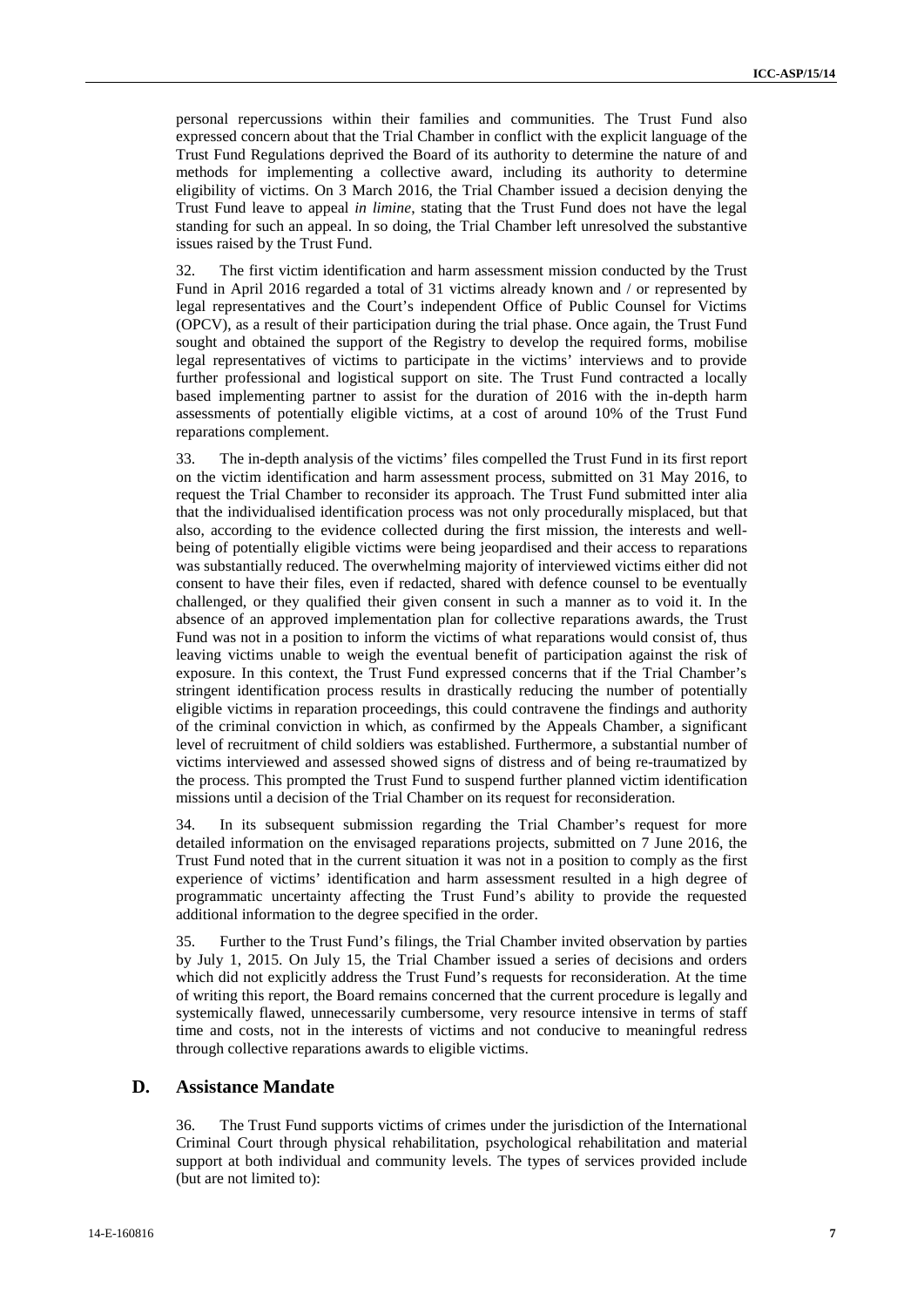(a) *Physical Rehabilitation* which includes reconstructive surgery, general surgery, bullet and bomb fragment removal, prosthetic and orthopaedic devices, referrals to services like fistula repair, and HIV and AIDS screening, treatment, care and support;

(b) *Psychological Rehabilitation* which includes both individual and group-based trauma counselling; music, dance and drama groups to promote social cohesion and healing; community sensitisation workshops and radio broadcasts on victims' rights, information sessions and large-scale community meetings. Community awareness responses may include *engaging community dialogue and reconciliation* to foster peace within and between the communities that create a suitable environment for prevention of crimes;

(c) *Material Support* may include environmentally-friendly livelihood activities, education grants, vocational training, or access to referral services that offer income generation and training opportunities to focus on longer-term economic empowerment. *Building the capacity of implementing partners and victims* is part of these initiatives to reinforce the sustainability of the interventions; and

(d) *Implementing special initiatives for victims of sexual violence and their children, including children born out of rape* may include access to basic health services, trauma-counselling aimed at strengthening the mother to child to family bonds, education grants, nutrition support, and inter-generational responses addressing stigma, discrimination and reconciliation in families and communities.

37. The majority of the Trust Fund's victim beneficiaries receive a combination of integrated physical and psychological rehabilitation with material support. The target beneficiaries of the Trust Fund's interventions, include:

(a) *SGBV:* victims of sexual and gender-based violence, including rape, forced pregnancy, sexual slavery, victims targeted disproportionally because of their specific gender identity, and girls abducted and/or recruited into armed groups and forcefully impregnated;

(b) *Widows/widowers*: those whose partners were killed;

(c) *Former child soldiers/abducted youth*: children and youth under the age of 15 forced and/or enlisted, conscripted or recruited into armed groups (regardless of their particular role(s) played during conflict);

(d) *Orphans and vulnerable children*: children whose parent(s) were killed or children otherwise made vulnerable by the violence;

*Physical and mental trauma*: victims who suffered a physical injury and/or who were psychologically traumatised by violence; and

(f) *Family and other victims*: family members of victims and others who do not fall in the above categories but were affected by violence.

38. The assistance programme during the reporting period comprises approximately 14 active projects in northern Uganda (9 projects covering the Lango, Teso, and Acholi subregions and Adjumani District) and the DRC (5 projects covering the Ituri District, and North and South Kivu Provinces). TFV is working with local grassroots organisations, victims' survivor groups, women's associations, faith-based organisations, village savings and loans associations, and international non-governmental organisations to administer the assistance mandate. During this reporting period, several monitoring visits were conducted by the Trust Fund's staff to oversee programme development, strengthen local capacities, and support project monitoring, evaluation, reporting and learning. All projects were subjected to an administrative and technical review as part of this process.<sup>5</sup>

<sup>&</sup>lt;sup>5</sup> Following the observation of financial irregularities in a project managed by a TFV implementing partner in eastern DRC, causing the suspension of project activities, a conciliation process under UNCITRAL Rules resulted in an agreement to use the remaining project resources to complete the activities for the benefit of the victims concerned under new project management.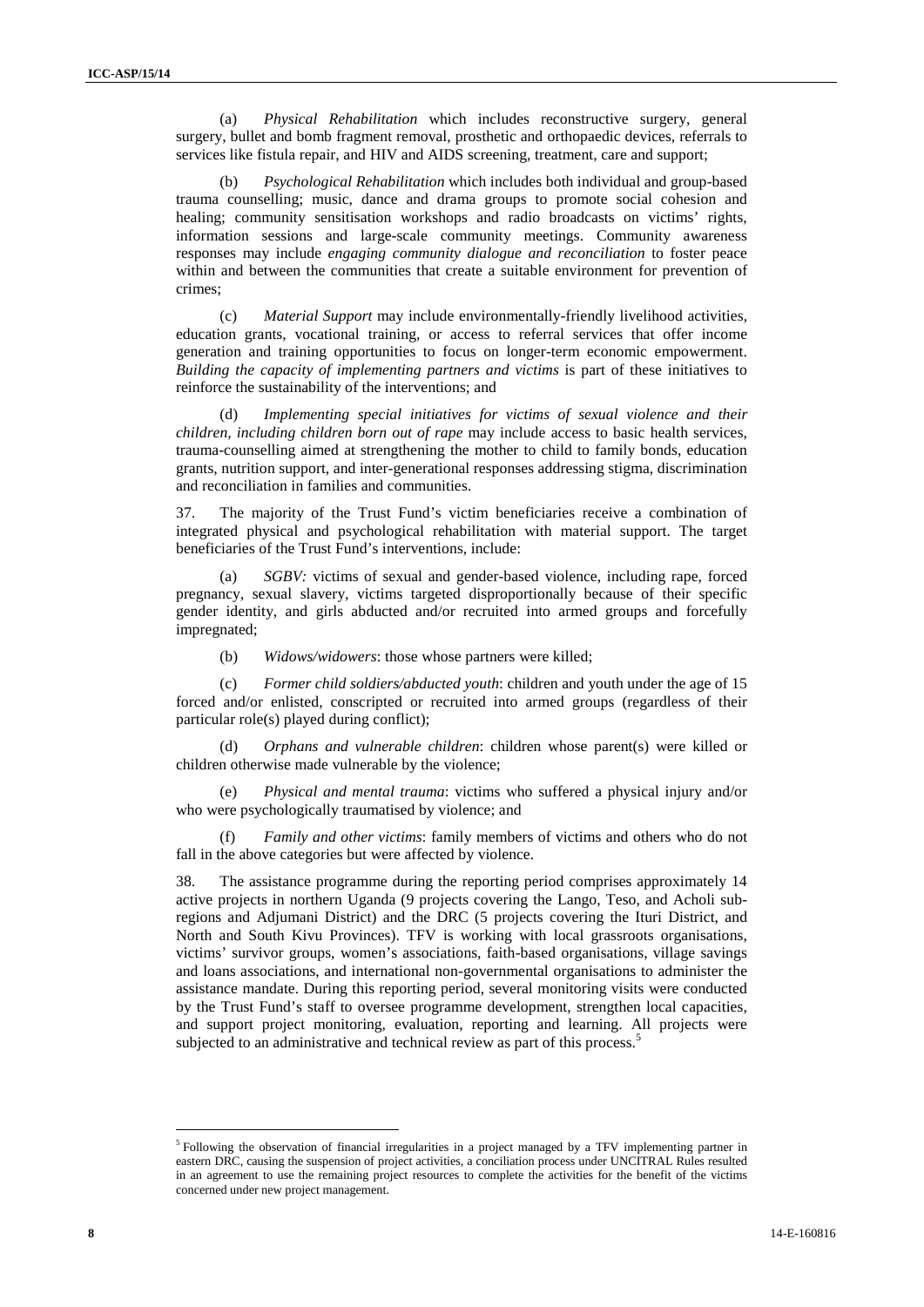#### **1. Northern Uganda**

39. Since 2008 the TFV has been delivering assistance and rehabilitation to victims under the assistance mandate across 18 districts in Northern Uganda, providing services to victims of crimes against humanity and war crimes through a network of local and international non-governmental organizations. In 2013, the TFV decided to phase out its material support activities, following consideration by the TFV Board of the existing social, economic and security situation in Uganda. The Trust Fund continued to support physical and psychological rehabilitation assistance projects in the region. Even now several years after the conflict a large number of victims with physical injuries and psychological trauma sustained during the conflict in Northern Uganda remain to be treated and in need of assistance. Physical rehabilitation activities are aimed at addressing the care and rehabilitation needs of those who have suffered physical injury, mutilation, and/or sexual and gender-based violence, in order to help victims recover and resume their roles as productive and contributing members of their communities. Psychological rehabilitation benefits individuals as well as affected communities, and seeks to reduce stigmatization of victims and to promote a greater sense of trust, shared responsibility, and peaceful coexistence among community members.

40. TFV has selected six new partner organizations, through a competitive open procurement and review process that was completed in 2014. These new partners received three-year contracts that started in 2015 with the capacity to deliver integrated physical and psychological rehabilitation assistance services for victim in Northern Uganda.

41. In spite of the extensive activities related to the Lubanga reparations orders, affecting the Trust Fund's time and resources available for managing activities under the assistance mandate, as well as a delay occurring in the development of new template contracts in conjunction with the ICC Registry that was completed at the end of April 2015, the TFV officially launched the new projects in northern Uganda in June 2015 . A workshop was organised in Lira with the selected implementing partners as well as other stakeholders, including representatives of local authorities, women's grassroots organizations and the Ministry of Health.

42. The six new projects have been implemented in conjunction with the other two current and ongoing legacy projects of the Trust Fund for Victims that have been implemented since 2008 and 2009 to support victims through the provision of physical rehabilitation and psychosocial counselling.

43. The new partners have provided the following rehabilitative services: medical services for victim survivors of sexual violence; trauma counselling and psychological support services; reconstructive plastic surgery to rehabilitate facial, head, and burn injuries; orthopaedic surgical services; fitting and repair of prosthetic and orthotic devices; physiotherapy; corrective surgery to remove foreign objects (bullets and/or shrapnel); post burn contracture surgery and physiotherapy; victim patient community mobilization initiatives; and referrals for post-operative care and follow-up.

44. In addition to the aims of expanding access to rehabilitative surgical and medical services as well as and enhancing access to psychological rehabilitation support, the TFV identified innovative projects which will support the reconciliation and healing at the community level through sensitization and awareness raising campaigns to reduce the added stigma and discrimination that victims of grave human rights abuses often endure. The TFV has made a programmatic and financial commitment to support the six new partner organizations over the next 3 years from 2015 until 2018.

45. Five of the six new projects receive funding earmarked for activities that address the harm suffered by survivor of sexual and gender-based violence. The sixth new project is funded from the common basket of voluntary contributions to the Trust Fund for Victims.

#### **2. Democratic Republic of Congo (DRC)**

46. In the DRC, the Trust Fund's programmes are implementing in a context of chronic conflict instability and weak state governance. Activities focus on psychological rehabilitation and material support. Physical rehabilitation was inadvertently omitted as a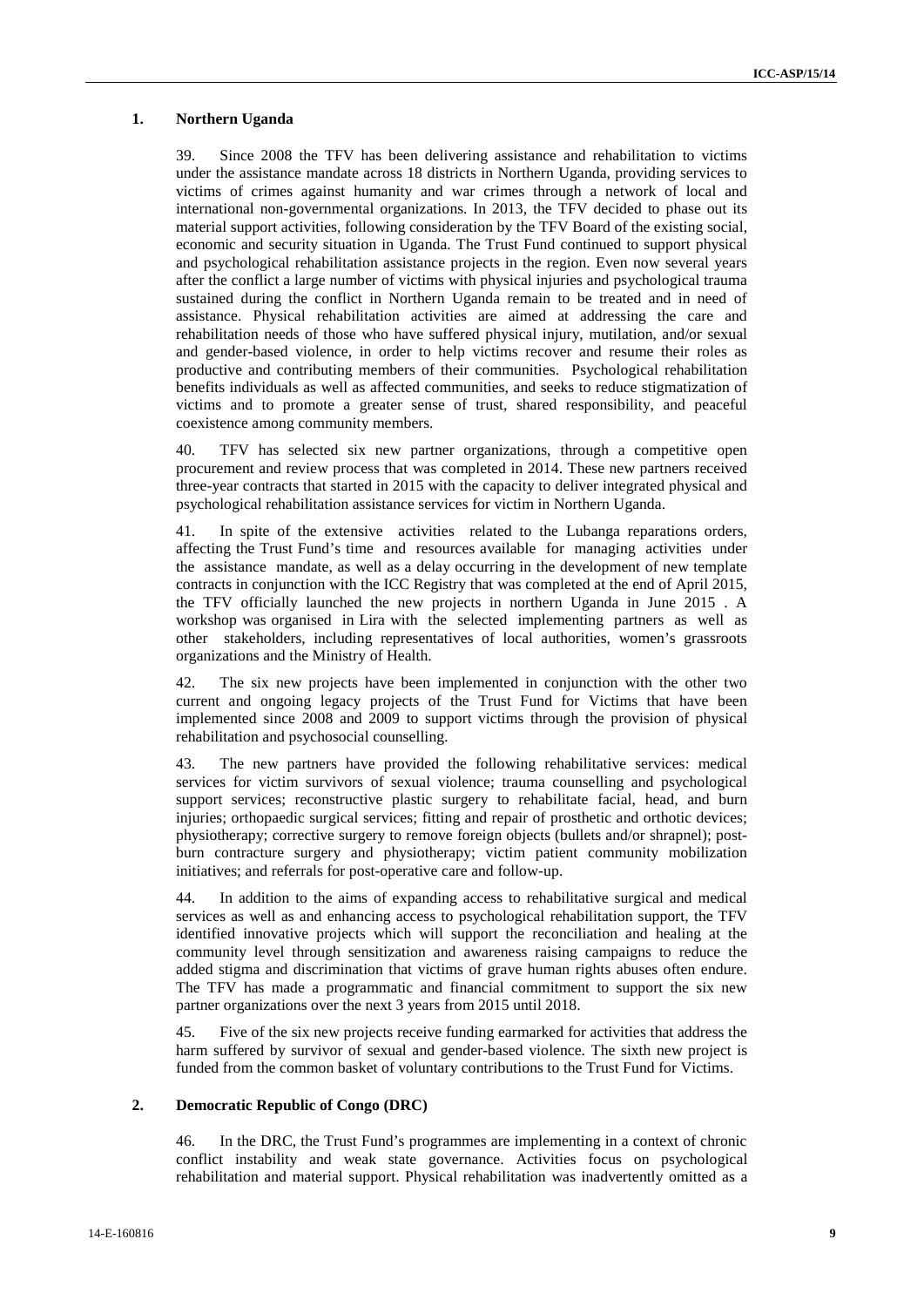programme response for DRC in the TFV's court filing to the Pre-Trial Chamber, meaning that interventions in this area consist primarily of referrals of individuals in need of medical care to other service providers. Activities under the psychological rehabilitation category address the psychological consequences and trauma arising from war, conflict, sexual violence, and other crimes. In addition to promoting healing at an individual level, psychological rehabilitation is also targeted at affected communities in an effort to reduce stigmatization of victims and to promote a greater sense of trust, shared responsibility, and peaceful coexistence among community members. The aim of the TFV's material support activities is to improve the economic status of victims through education (including literacy training), economic development activities, rebuilding of community infrastructure, and creation of employment opportunities. In the DRC, all of the TFV implementing partners are carrying out activities in the materials support area. Particularly vulnerable groups, such as former child soldiers and victims of sexual and gender-based violence receive special care and support.

47. Currently the TFV has five active projects in DRC through five implementing partners. Several projects have not been extended in 2015 given that the TFV was going to start the competitive procurement process. The Trust Fund has launched an open tender (posted on the ICC and UN Procurement website) at the end of 2015, to identify new organizations for the provision of physical and psychological rehabilitation and material support services in the DRC. Organizations have been invited to submit their interest and fully-fledged technical and financial proposal.

48. Based on the approval received by the Chamber in 2008, the TFV can implement a maximum of 16 projects in the DRC and the final number, which will be know upon finalization of the open tender, shall depend on the quality of the proposals submitted and on whether the organisations meet the criteria set out in the open tender. TFV expects to finalize the open tender by early 2017 and to ensure continuation in the delivery of services to victims, the five current projects have been extended from 1 September 2016 until end February 2017. The new projects selected through the open tender are expected to start during the  $1<sup>st</sup>$  quarter of 2017.

#### **3. Monitoring and evaluation**

49. From 20-24 June, 2016, the TFV Monitoring & Evaluation officer facilitated intensive online workshops with implementing partners based in Uganda. The aim of these series of engagements was to roll out the new TFV Performance Monitoring Plan as approved the Board of Directors in April. The focus was on institutionalising new indicators requirements, the collection of baseline and targets information by each partner as the basis for systemizing TFV data management and reporting, as well as measuring each partner's performance overtime.

50. In early July 2016, the Trust Fund conducted a capacity building workshop with implementing partners operating in DRC, focusing on programme implementation review, achievements, challenges and plans for the future that concentrated on partners' requests for contract extensions as received. Partner training in monitoring & evaluation was informed by capacity gaps highlighted by participants, focusing on results indicators that can vigorously demonstrate programme performance. Other topics included the project logical framework model as a necessary part of a well-designed programme as well as a useful tool for reporting on numbers of project beneficiaries.

### **E. Organisational development**

51. In August 2015, the TFV Board of Directors decided on the new organisational structure of the TFV Secretariat, as part of a process that was operated under the ReVision rules. From the onset, it was understood that the TFV's ReVision process would not be defined by prevalent budgetary boundaries and should be able to foresee an organisational structure that reflects overdue maintenance as well as captures the TFV's future capacity needs. It is anticipated that the work load for the TFV's reparations mandate during 2017- 2107 will increase from 1 to 4 cases in various stages of the reparations phase; while for the assistance mandate the number of programmes in situation countries to increase from 2 to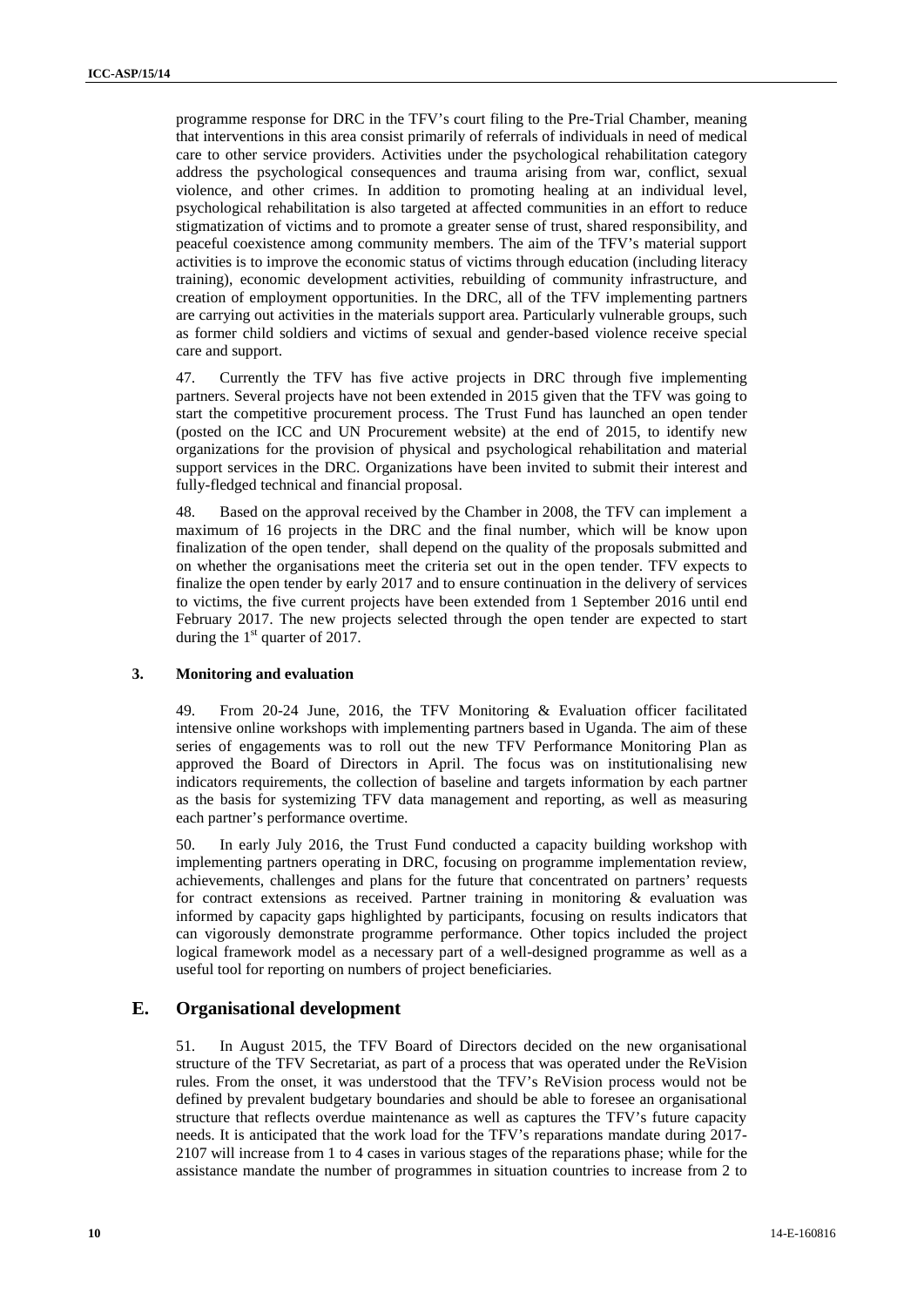maximum 5. Both mandates are supported by the same staff in the same organisational structure.

52. The resulting new structure did go one step further than the ReVision's recommendations, by not maintaining a senior level programme management post in The Hague and instead devolving essential programme management tasks and responsibilities to existing posts in the field, thus making for a more responsive (not a bigger) field based operational structure.

53. Next to TFV's integrated delivery mechanism being a logical construct from strategic and operational perspectives, it reflects the interlocking fundraising logic sustaining the two TFV mandates. There is limited appetite amongst TFV donors to earmark voluntary contributions and donations specifically to the TFV's reparations reserve, which is therefore chiefly nurtured by allocations by the Board of Directors from the TFV's common basket, developed from unrestricted revenue.

54. The new structure aims to strengthen both the TFV's field based programme management capacity, as well as, the TFV's based capacity for financial and administrative control, fundraising and advocacy – both in The Hague and in the field offices. The new Secretariat structure allows for more flexibility in responding to events and strategic challenges, as well as streamlines internal roles, responsibilities and authorities.

55. The 2016 approved budget has constrained the full implementation of the full new structure, which is reflected again in the Trust Fund's submission to the Committee and Budget and Assembly of the draft 2017 budget.

### **F. Audits**

#### **1. Internal audit**

56. The report of the Office for Internal Audit (OIA) issued in July 2015 recommended to the TFV management that internal control assessment with implementing partners needed strengthening in order to provide an independent assurance on the part of their operations. The TFV initiated the process to engage an independent audit of projects in the DRC for such purposes, which was however delayed by the internal restructuring process as well as by the circumstances of a rejuvenation of the northern Uganda and DRC programme portfolios in 2015-2016. Meanwhile, the TFV is being kept informed of other independent audits carried out on implementing partners. Further, interim internal control measures have been agreed with the OIA on monitoring procedures (spot checks) and independent audit(s) of implementing partners are planned for 2017 and beyond.

#### **2. External Audit**

57. The audit report in July 2015 contained recommendations on the clarification of (i) the scope of the Registrar's delegation of administrative authority to the Secretariat of the TFV and of (ii) roles and responsibilities within the TFV Secretariat. In relation to the recommendations, it is noted that the review and consultation process has been suspended until the structural reorganization of the Secretariat of the Trust Fund for Victims is completed and the related budgetary implications are formally approved by the Assembly of States Parties. A clear overview about the new STFV's structure and its staff members' revised roles and responsibilities is conditional to properly establish the scope of administrative delegation of authority from the Registrar to the TFV Secretariat as well as the terms under which the cooperation and coordination between the TFV and the Registry shall be conducted.

### **G. Assistance provided by the Registry**

58. In accordance with the annex to resolution ICC-ASP/1/Res.6 and with resolution ICC-ASP/3/Res.7, and mindful of the independence of the Board and the Secretariat, the Registrar provided such assistance as was necessary for the proper functioning of the Board and the Secretariat.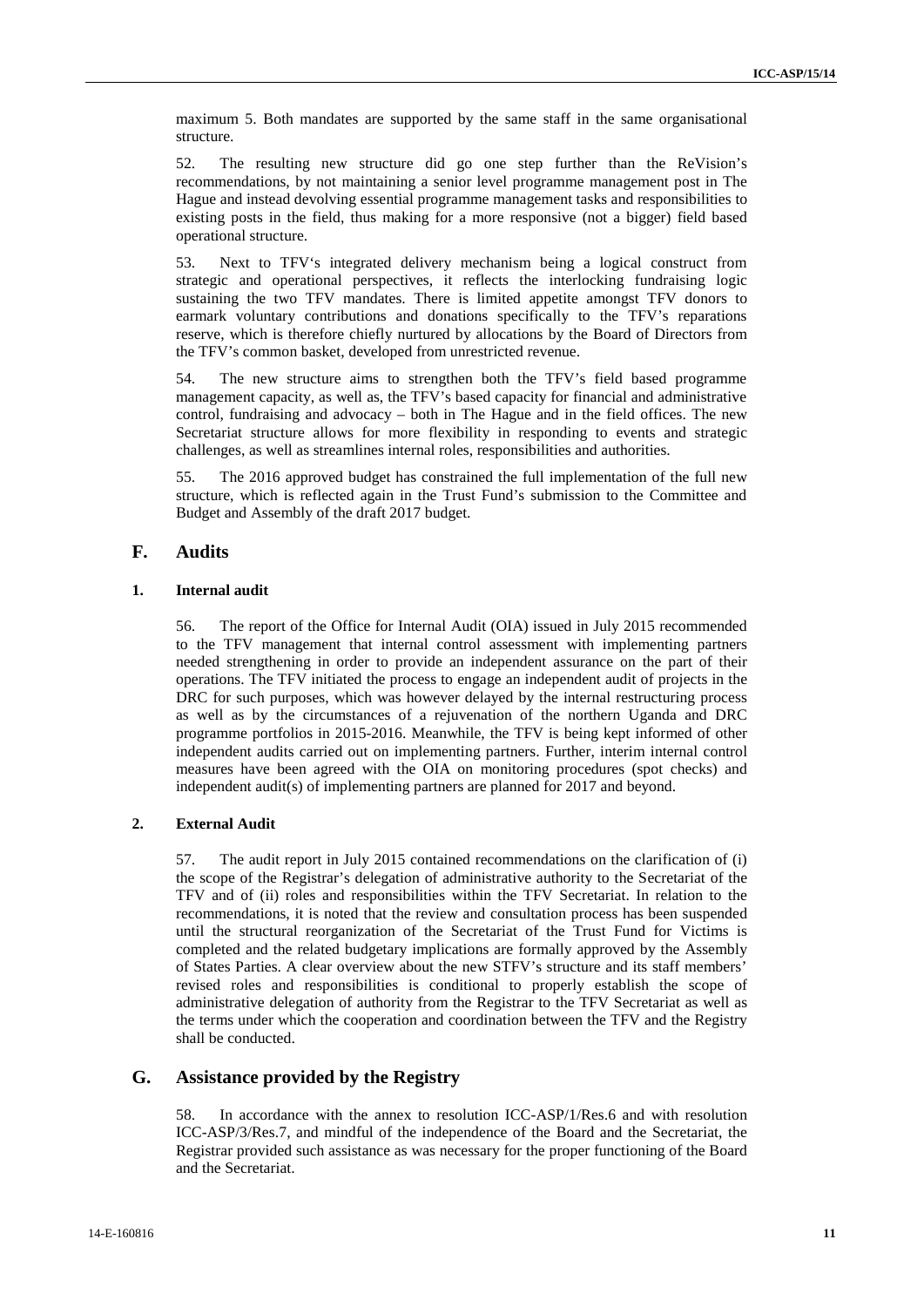59. The assistance was provided, inter alia, by the Immediate Office of the Registrar, Budget and Finance (B&F), Legal Advisory Services Section (LASS), Procurement Section, Public Information and Documentation (PIDS), Travel and Protocol Unit, Court Interpretation and Translation, Field Operations Section (FOS), Security and Safety Section (SSS), General Services Section (GSS), Human Resources Section (HRS) and the Information and Communication Technologies Section (ICTS).

60. The Board wishes to note its particular appreciation for the valuable support and advice sought from and provided by the Registrar and his Office, most notably the Victims Participation and Reparations Section, during the development phase of the draft implementation plan (May-October 2015) as well as during and following the first victim identification and harm assessment mission (April 2016 onwards).

# **III. Financial Report**

### **A. Status of voluntary contributions**

61. In accordance with paragraph 11 of the annex to resolution ICC-ASP/1/Res.6, which states that all offered voluntary contributions, regardless of whether they were accepted or refused, should be reported annually to the Assembly, a list of voluntary contributions is contained in annex I to this report. The list includes, inter alia, the contributions received from States  $\text{ } \in \infty, 0.54, 449.63; \text{ } \infty, 160$  from institutions and individuals ( $\text{ } \in \infty, 888.98$  on the TFV bank accounts and  $\text{\textsterling}270.56$  on the TFV PayPal account);  $\text{\textsterling}200,831$  in-kind and/or matching donations from implementing partner organizations from the period of 1 July 2015 – 30 June 2016; and interest income to the Trust Fund €49,859.03 The TFV Euro account showed a balance of  $\in$ 470,875.40, and the US Dollar account had a balance of \$17,842.98. In addition, the Trust Fund currently has a savings account of  $\in$ 1.8 million as per 30 June 2016.

### **B. Voluntary contributions and private donations to the Fund**

62. The Trust Fund's Euro account showed a balance of  $\leftarrow$ 470,875.40; the US Dollar account had a balance of \$17,842.98. In addition, the Trust Fund has a savings account of €11.8 million as of 30 June 2016. The Secretariat manages the resources received from donors and reports on their use following the criteria described in the annex to resolution ICC-ASP/4/Res.3.<sup>6</sup> The Secretariat reports on earmarked contributions separately in most cases, as this information is required by some of the donors.

63. The Trust Fund wishes to express its gratitude for the contributions received during this reporting period from 19 States Parties ( $\epsilon$ 3,054,449.63) and private donations ( $\epsilon$ 8,160) from individuals and institutions including Paypal account.

64. Sweden contributed over  $\epsilon$ 1.27 million to the Common Basket as the third and final instalment of a three-year agreement with the Government of Sweden, represented by the Swedish International Development Cooperation Agency (Sida). The TFV has been extremely grateful for Swedish commitment of unrestricted contribution from 2012–2015 totaling SEK 36,000,000 (close to EUR 4 million). This contribution reinforces Sida's strong support to the TFV as a vital institution working alongside the ICC to address the harm suffered by victims of the most serious international crimes.

65. In December 2015, France returned as a major donor to the TFV with a voluntary contribution of  $\epsilon$ 750,000 to the TFV, which is the single largest French donation to the TFV to date. The TFV hailed the significance of the contribution, recalling that France was a strong supporter of the creation of the TFV at the time of the establishment of the Rome Statute in 1998 and that Ms Simone Veil has been the first Chair of the Board of Directors of the TFV from 2003-2009.

66. Australia continued its support for unrestricted donations with €199,658.54 which was almost double from 2014. The Netherlands donated €175,000 also for the Common

<sup>6</sup> *Official Records of the Assembly of States Parties to the Rome Statute of the International Criminal Court, Fourth session, The Hague, 28 November to 3 December 2005* (ICC-ASP/4/32), part III.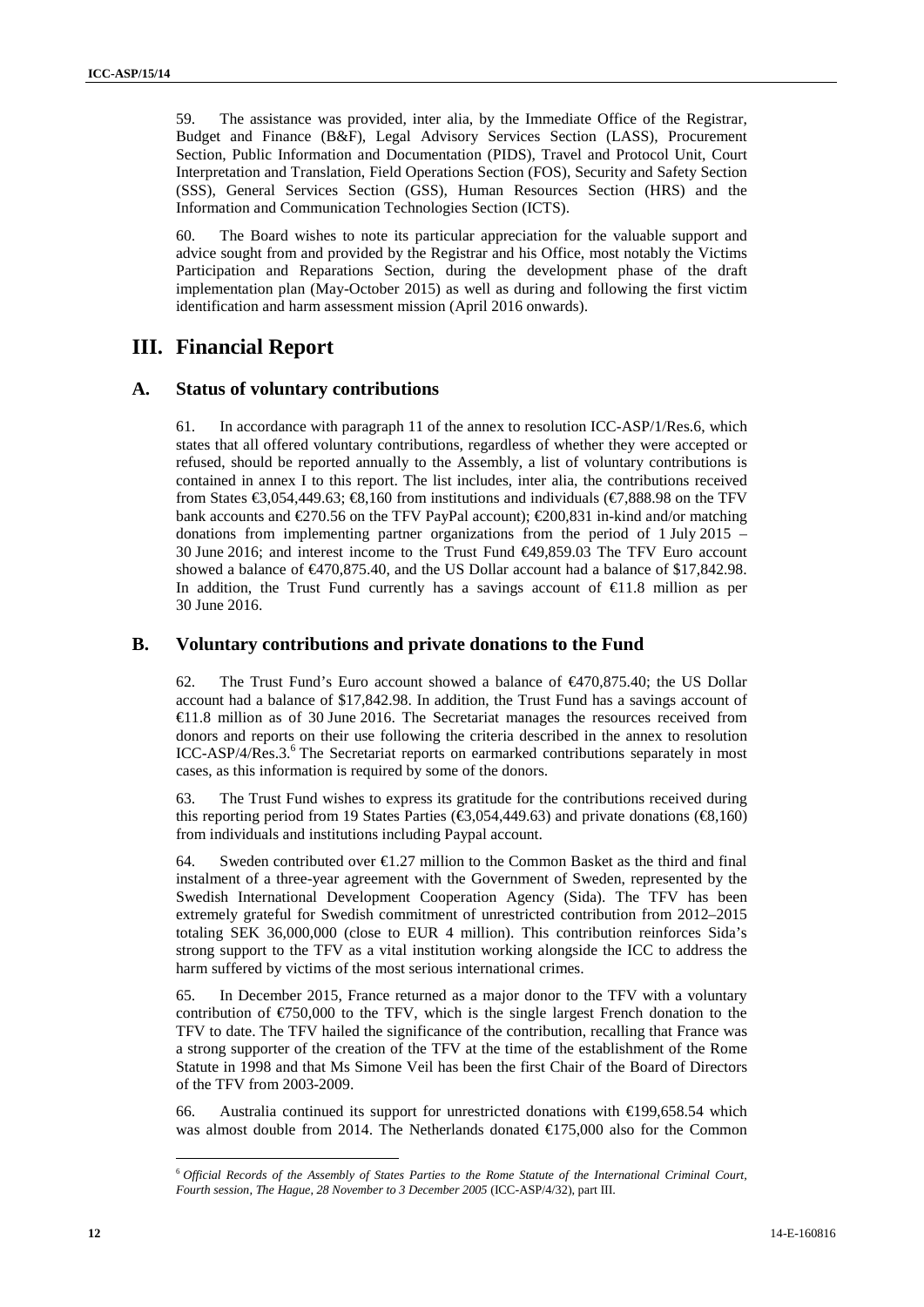Basket. United Kingdom and Switzerland returned to contribute to the TFV in 2016 with €78,918 and €50,000 respectively. Ireland has increased its unrestricted contribution last year by 25% totalling  $\epsilon$ 75,000.

67. Furthermore, Republic of Korea continued its support with  $\bigoplus$ 5,600, followed by Spain with  $\text{\textsterling}0,000$ , Belgium  $\text{\textsterling}25,000$ , Luxembourg  $\text{\textsterling}20,000$ , Poland  $\text{\textsterling}15,000$ , Czech Republic  $\in 0.999.69$ . Andorra  $\in \{9.983, \text{ and Lativa } \in \{9.105.42, \text{ The TFV also}$  welcomed the first donation from the Government of Bangladesh in 2015 with the amount of €4,613.88 allocated to Common Basket.

68. The need to address the effects of the pervasive and widespread practice of sexual violence in conflict, which are felt at the individual, family and community levels, has also been recognized by other donors to the TFV, many of whom have been earmarking their voluntary contributions to the TFV for SGBV victims amounting close to  $\epsilon$ 5.5 million since 2008, out of over  $\epsilon$ 25 million total contributions received to date.

69. Finland continued with their fourth and final instalment of  $\epsilon$ 200,000 earmarked donation. The TFV expresses its deep appreciation for the contribution by the Government of Finland during 2012-2015 with the total of €800,000, earmarked for addressing sexual violence and other forms of SGBV, as well as €485,000 unrestricted contributions during the period mentioned above. In addition, the TFV received earmarked contribution from Japan and Estonia with the amount of  $\bigoplus$ 7,971 and  $\bigoplus$ 0,000 respectively for projects addressing SGBV.

70. The Board wishes to express its gratitude for the contributions received during the period covered by the present report, and urges States Parties and others to continue contributing to the Trust Fund. The Board, mindful of the great symbolic value of States Parties contributing to the Trust Fund's resources, is encouraging *all* States Parties to come to the support of the Trust Fund, within the possibilities of their financial abilities. In the view of the Board, the broadest possible support within the Assembly will serve to strengthen the institutional position of the Trust Fund as an indispensable and effective element of the Rome Statute, responsive to the rights and needs of victims of crimes within the jurisdiction of the Court. The Board wishes to reiterate its calls for earmarked contributions for victims of sexual and gender-based violence (SGBV) and to strengthen the Trust Fund's reparations reserve.

71. The transfer of fines and forfeitures from a convicted person as ordered by the Court for the purpose of reparations to victims is outside of the direct control of the Trust Fund. Yet, the TFV does have an interest in its successful development. The Board calls upon the Court and States Parties to strengthen the Court's capacity to investigate and pursue the identification, freezing and seizure of assets for the purpose of reparations, and to intensify States Parties cooperation with the Court to this effect.

# **IV. Proposed budget for 2017 (MP VI)**

72. In accordance with resolution ICC-ASP/4/Res.3, the Board prepared the 2017 proposed budget for the Secretariat, as Major Programme VI in the Court's Budget, established pursuant to resolution ICC-ASP/3/Res.7. Pursuant to TFV Regulation 77(a), the Board submits the proposed budget for the Secretariat for review by the Committee on Budget and Finance.

73. The Board is fully aware of the constraints that the Court's budget continues to face. The Board also accepts the responsibility to ensure that the Secretariat is able to address the foreseeable increased workload, considering the rise in the number of situations where the Fund will be active and, in particular, the implementation of Court-ordered reparations for which the number of relevant proceedings is anticipated to rise from two to four in 2016-2017.

74. The TFV proposed 2017 budget amounts to  $\epsilon$ 2,458 million, which represents an increase of €573.5 thousand or 30.4 per cent, compared to the 2016 approved budget of €1,884.5 million. The requested amount also represents an increase of 34.4 thousand or of 1.4 per cent, compared to the 2016 proposed budget corrigendum of  $\epsilon$ ,423.6 million.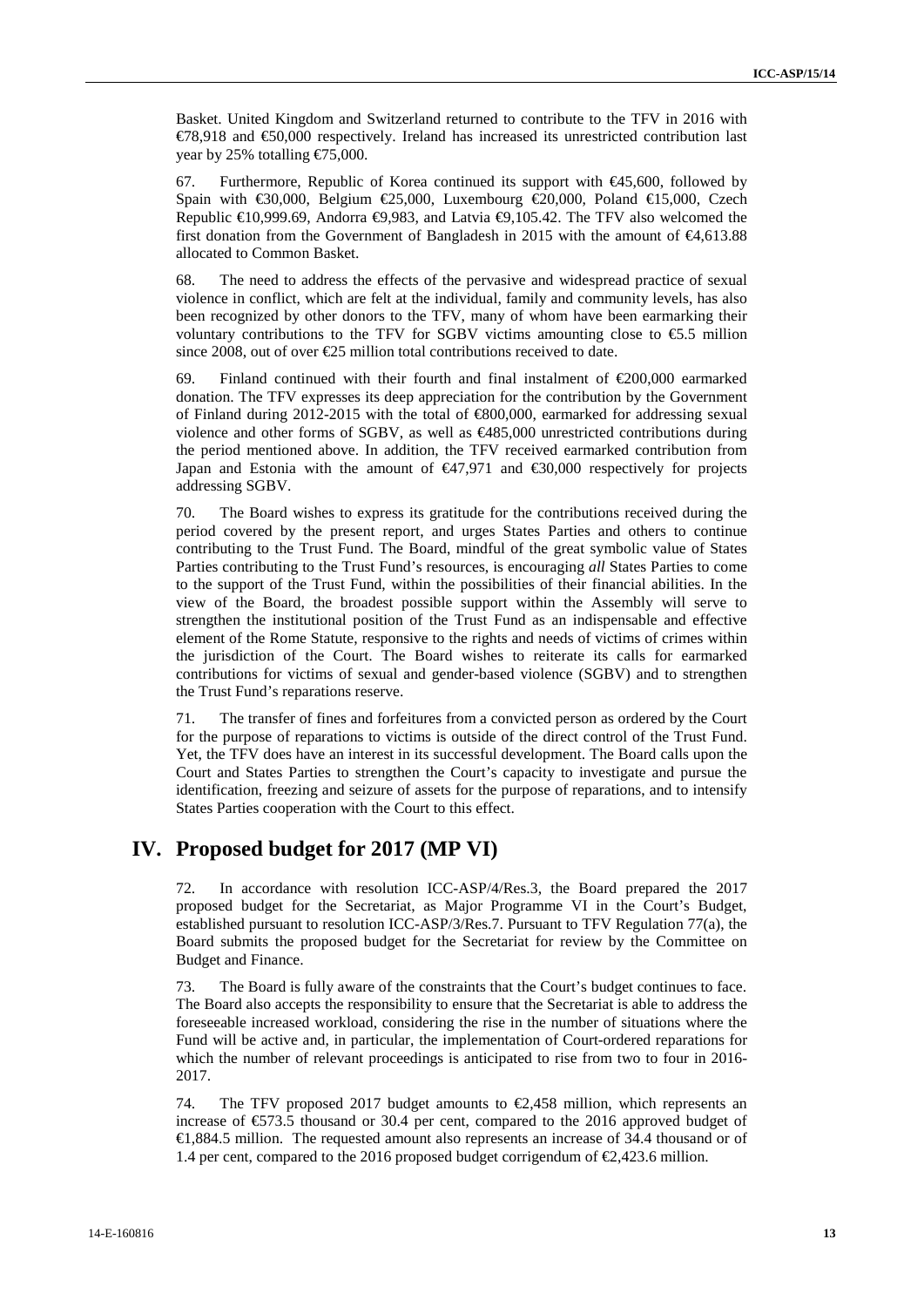75. The TFV's budget thus in essence reprises the budget corrigendum submitted for 2016, which was based on the new structure of the TFV Secretariat as decided by the Board of Directors, aiming to strengthen the Secretariat in two critical areas: financial administrative capacity in The Hague and on-site programme management. The new structure is informed by the TFV's current understanding of the required organisational capacity to sustain the development and implementation of Court-ordered reparations awards as well as the expansion of assistance mandate activities to other situation countries. The TFV budget in 2016 did not increase from 2015.

76. The TFV further notes that Board of Directors has maintained its earlier decision to outsource activities related to the conduct of situational assessments under assistance mandate, capacity building of TFV implementing partners and the design and implementation of a mandate-specific programme management information system (PMIS), for which funds have been allocated from resources originating from voluntary contributions (total  $\epsilon$  1,050.0 thousand), therefore from outside the Major Programme VI budget.

# **Annex I**

# **A. Voluntary contributions received by the Trust Fund for Victims**

The Fund received the following voluntary contributions from States during the period from 1 July 2015 to 30 June 2016:

| <b>Contribution from States</b>    | <i>Euros</i> ( $\epsilon$ ) |
|------------------------------------|-----------------------------|
| Andorra                            | 9,983.00                    |
| Australia                          | 199,658.54                  |
| Bangladesh                         | 4,613.88                    |
| Belgium                            | 25,000.00                   |
| Czech Republic                     | 10,999.69                   |
| Estonia                            | 30,000.00                   |
| Finland                            | 200,000.00                  |
| France                             | 750,000.00                  |
| Ireland                            | 75,000.00                   |
| Japan                              | 47,971.00                   |
| Republic of Korea                  | 45,600.05                   |
| Latvia                             | 9,105.42                    |
| Luxembourg                         | 25,000.00                   |
| Netherlands                        | 175,000.00                  |
| Poland                             | 15,000.00                   |
| Spain                              | 30,000.00                   |
| Sweden                             | 1,272,600.05                |
| Switzerland                        | 50,000.00                   |
| United Kingdom                     | 78,918.00                   |
| <b>Total States' contributions</b> | 3,054,449.63                |

In addition to the above-mentioned contributions from States, the Fund received during the period from 1 July 2015 to 30 June 2016:

(a)  $\bigoplus$ ,160 in cash contributions from individuals and institutions including from PayPal account;

(b)  $\epsilon$ 200,831 in-kind and/or matching donations from implementing partners from the period of 1 July  $2015 - 30$  June 2016 (details in annex II); and

(c)  $\epsilon$  49.859.03 interest income.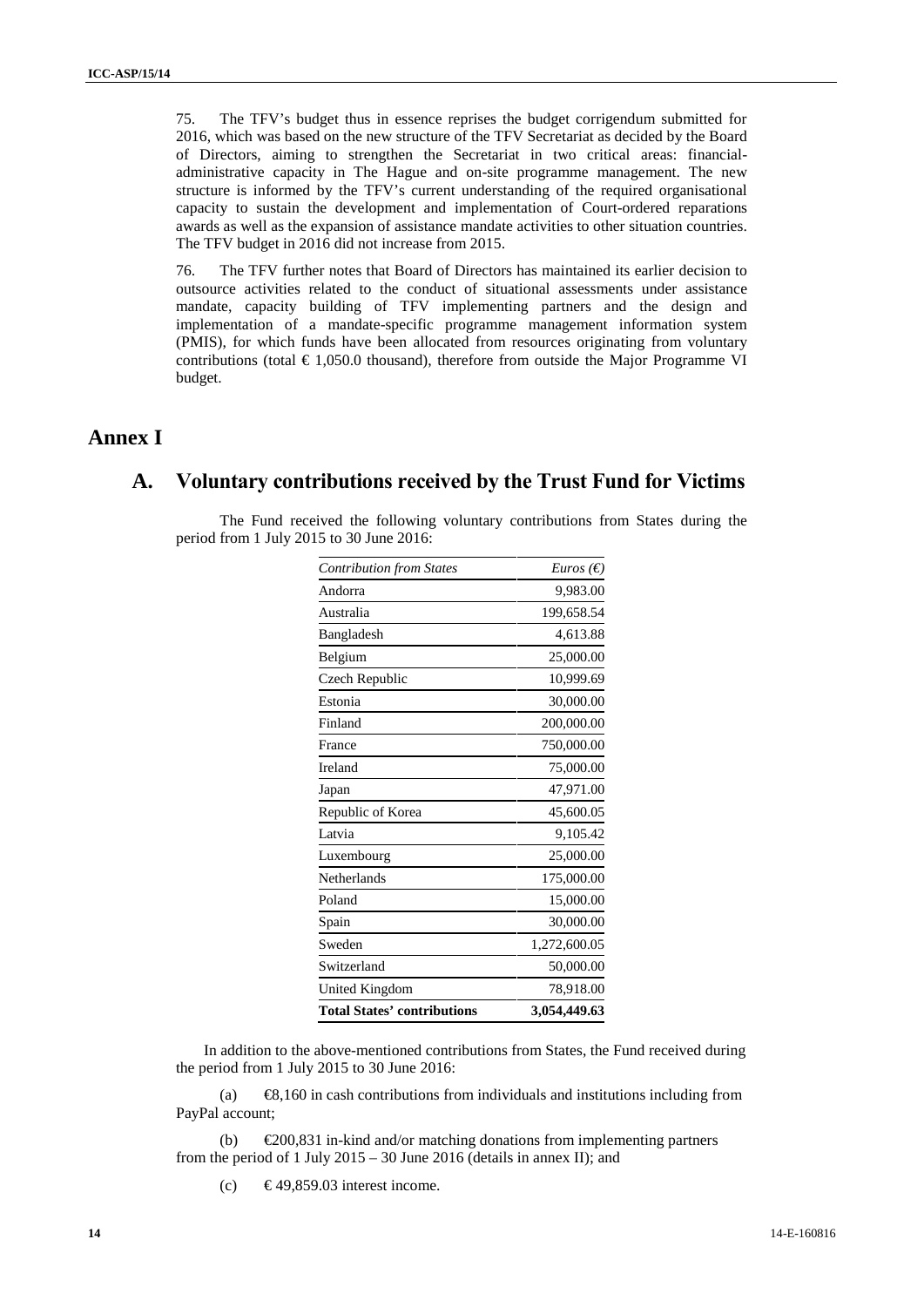# **B. List of voluntary contributions per bank accounts**

# **B.1. ABN AMRO (in €)**

| Bank Name: ABN AMRO          |                                        |
|------------------------------|----------------------------------------|
|                              | Account Holder: Trust Fund for Victims |
| Currency:                    | Euro $(\oplus)$                        |
| Account Number: 53.84.65.115 |                                        |
| IBAN:                        | NL54ABNA0538465115                     |
| Swift:                       | ABNANL2A                               |

# **Bank details, including contributions received, from 1 July 2015 to 30 June 2016:**

| Details                                                  | <i>Euros</i> ( $\epsilon$ ) |
|----------------------------------------------------------|-----------------------------|
| Opening balance                                          | 992,963.88                  |
| Contributions from individuals and institutions          | 7,888.98                    |
| Contributions from individuals and institutions (PayPal) | 270.56                      |
| <b>Contributions from States</b>                         | 3,054,449.63                |
| Grant / project payments                                 | (2,269,192)                 |
| Refund unused project funds                              | 0                           |
| Transfer from checking to savings account                | (7,500,000.00)              |
| Transfer from savings to checking account                | 6,134,817.48                |
| Interest income                                          | 49,859.03                   |
| Bank charges                                             | (182.16)                    |
| Balance as at 30 June 2016                               | 470,875.40                  |

| Contributions from individuals and institutions by month | <i>Euros</i> ( $\epsilon$ ) |
|----------------------------------------------------------|-----------------------------|
| <b>July 2015</b>                                         | 2,655.00                    |
| August 2015                                              | 2664.81                     |
| September 2015                                           | 455.00                      |
| October 2015                                             | 55.00                       |
| November 2015                                            | 800.00                      |
| December 2015                                            | 107.25                      |
| January 2016                                             | 85.00                       |
| February 2016                                            | 100.00                      |
| March 2016                                               | 173.50                      |
| April 2016                                               | 0.00                        |
| May 2016                                                 | 793.42                      |
| June 2016                                                | 0.00                        |
| Total                                                    | 7,888.98                    |

| <i>Euros</i> ( $\epsilon$ ) |
|-----------------------------|
| 105,000.00                  |
| 15000                       |
| 25,000.00                   |
| 1,277,213.93                |
| 84,705.47                   |
| 1,182954.00                 |
| 85,999.69                   |
| 0.00                        |
| 78,918.00                   |
| 0.00                        |
| 0.00                        |
| 199,658.54                  |
| 3,054,449.63                |
|                             |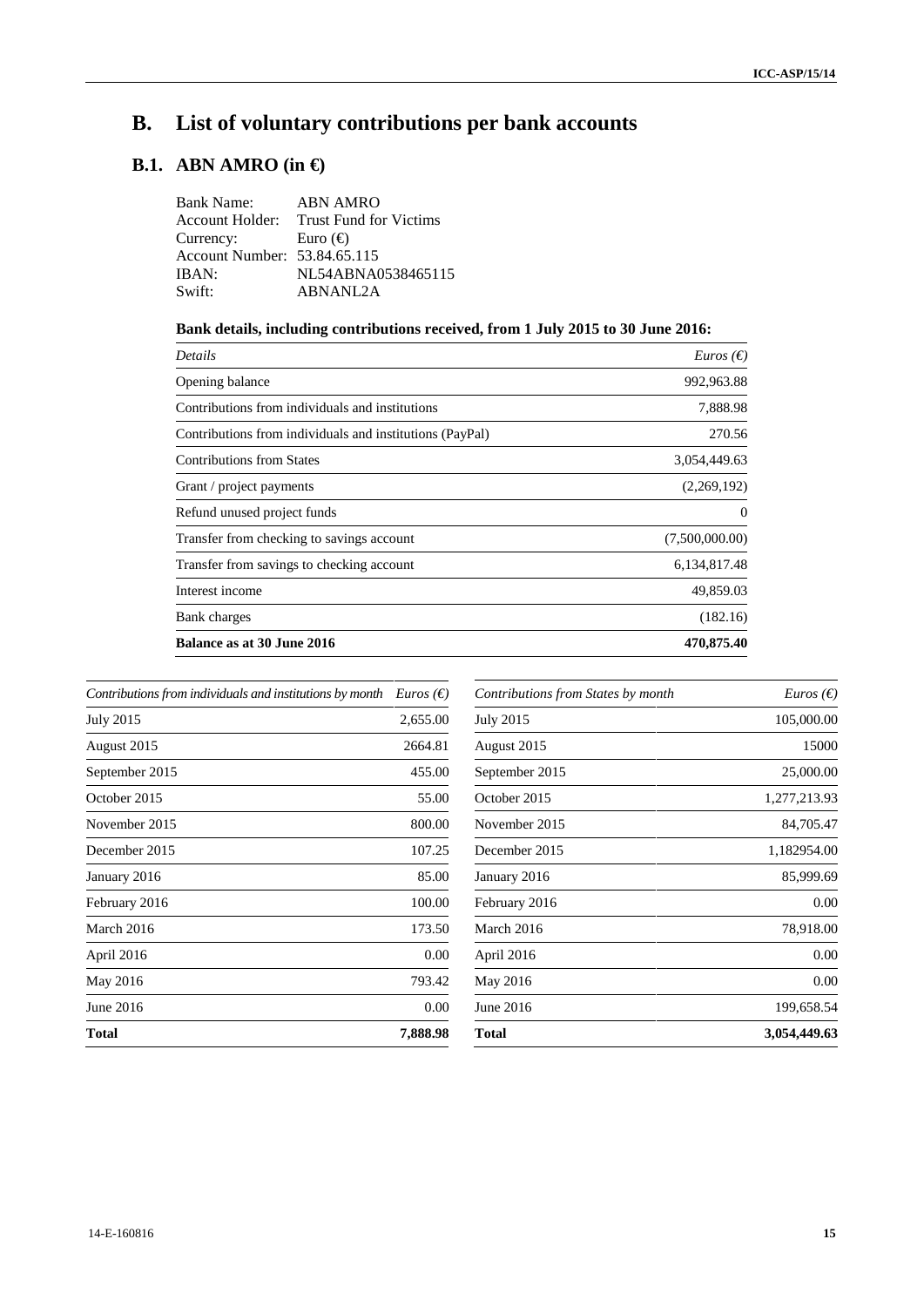# **B.2. ABN AMRO (in €)**

| Bank Name:                   | ABN AMRO                                                            |
|------------------------------|---------------------------------------------------------------------|
|                              | Account Holder: Trust Fund for Victims Business Top Deposit Account |
| Currency: Euro $(\oplus)$    |                                                                     |
| Account Number: 53.84.73.843 |                                                                     |

# **Bank details, including bank transfers from 1 July 2015 to 30 June 2016:**

| <b>Details</b>                                      | Euros $\Theta$ |
|-----------------------------------------------------|----------------|
| Opening balance                                     | 5,000,000      |
| Transfer from checking to savings account           |                |
| Transfer from savings to checking account           |                |
| Transfer from savings to New notice deposit account |                |
| Balance as at 30 June 2016                          | 5,000,000      |

# **B3. BCEE Savings Account**

| <b>Bank Name:</b> | Banque et Caisse de Epargen de L'Etat (BCEE)                |
|-------------------|-------------------------------------------------------------|
|                   | Account Holder: Trust Fund for Victims Time Deposit Account |
| Currency:         | EUR $\Theta$                                                |
|                   | Account Number: LU87 0019 4555 8262 4000                    |

# **Bank details, including bank transfers from 1 July 2015 to 30 June 2016:**

| <b>Details</b>                            | Euros $\Theta$ |
|-------------------------------------------|----------------|
| Opening balance                           | 5,500,000.00   |
| Interest income*                          | 2,402.78       |
| Transfer from checking to savings account | 2,000,000.00   |
| Transfer from savings to checking account | (700,000.00)   |
| <b>Bank Charges</b>                       | (2,402.78)     |
| Balance as at 30 June 2016                | 6,800,000.00   |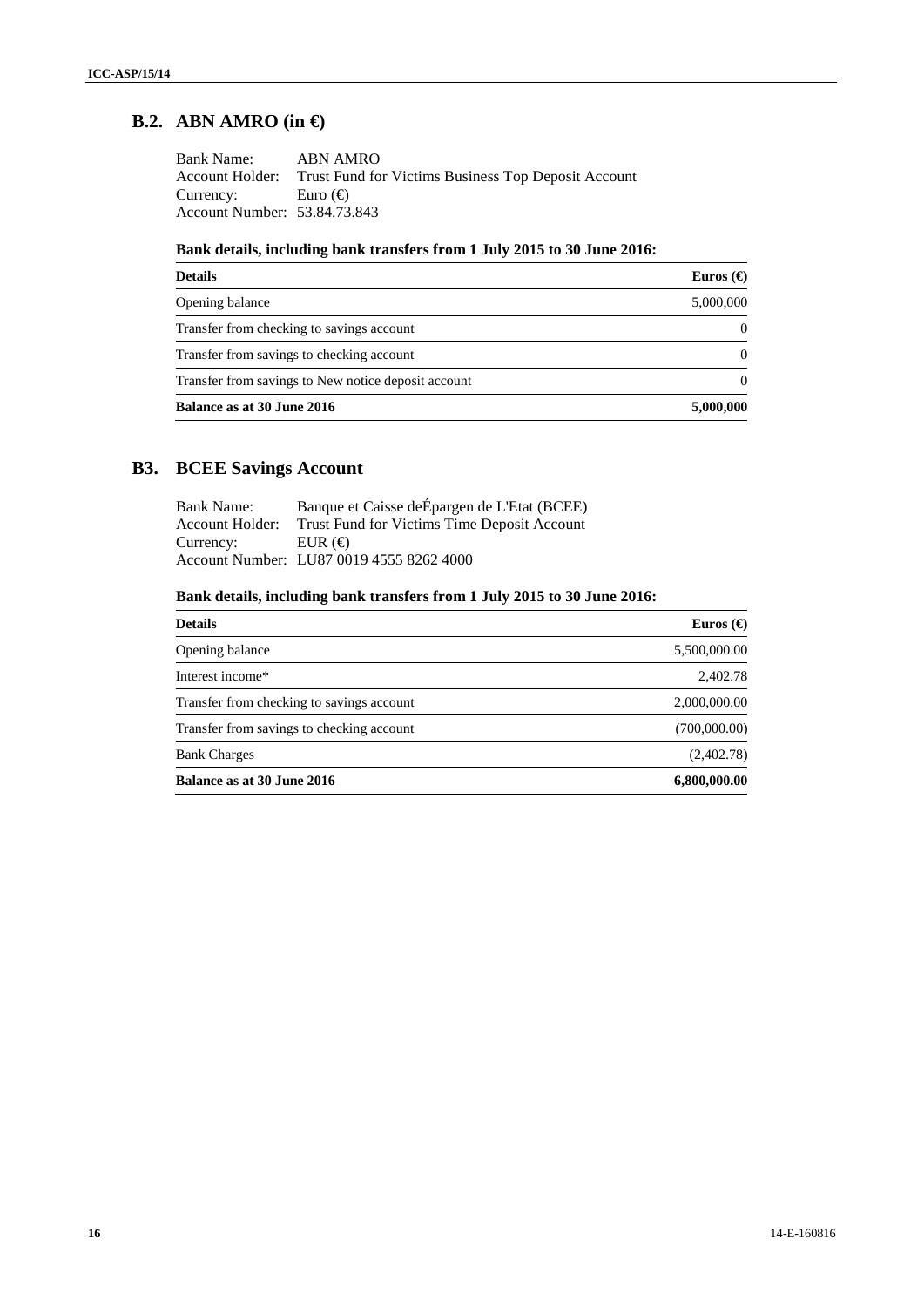# **B.4. ABN AMRO (in US\$)**

| Bank Name: ABN AMRO                    |
|----------------------------------------|
| Account Holder: Trust Fund for Victims |
| Currency: USD (US\$)                   |
| Account Number: 53.86.21.176           |
| NL87ABNA0538621176                     |
| ABNANL2A                               |
|                                        |

# **Bank details, including contributions received, from 1 July 2015 to 30 June 2016:**

| <b>Details</b>                                  | US\$        |
|-------------------------------------------------|-------------|
| Opening balance                                 | 34,886.92   |
| Contributions from individuals and institutions | 0           |
| <b>Contributions from States</b>                | 59,984.00   |
| Grant / project payments                        | (77,000.00) |
| Refund unused project funds                     |             |
| Interest income                                 | 0           |
| Bank charges                                    | 27.94       |
| Balance as at 30 June 2016                      | 17,842.98   |
|                                                 |             |

| Contributions from individuals and institutions<br>by month | <b>US</b> Dollars<br>(US\$) |
|-------------------------------------------------------------|-----------------------------|
| July 2015                                                   | 0                           |
| August 2015                                                 | 0                           |
| September 2015                                              | $\theta$                    |
| October 2015                                                | 0                           |
| November 2015                                               | 0                           |
| December 2015                                               | 0                           |
| January 2016                                                | 0                           |
| February 2016                                               | 0                           |
| March 2016                                                  | 0                           |
| April 2016                                                  | 0                           |
| May 2016                                                    | $\Omega$                    |
| June 2016                                                   | 0                           |
| <b>Total</b>                                                | 0.00                        |
|                                                             |                             |

| 0         |
|-----------|
|           |
| 0         |
| 0         |
| O         |
| 59,984.00 |
|           |
| 0         |
| $\theta$  |
|           |
| 0         |
| 0         |
| 0         |
| 59,984.00 |
|           |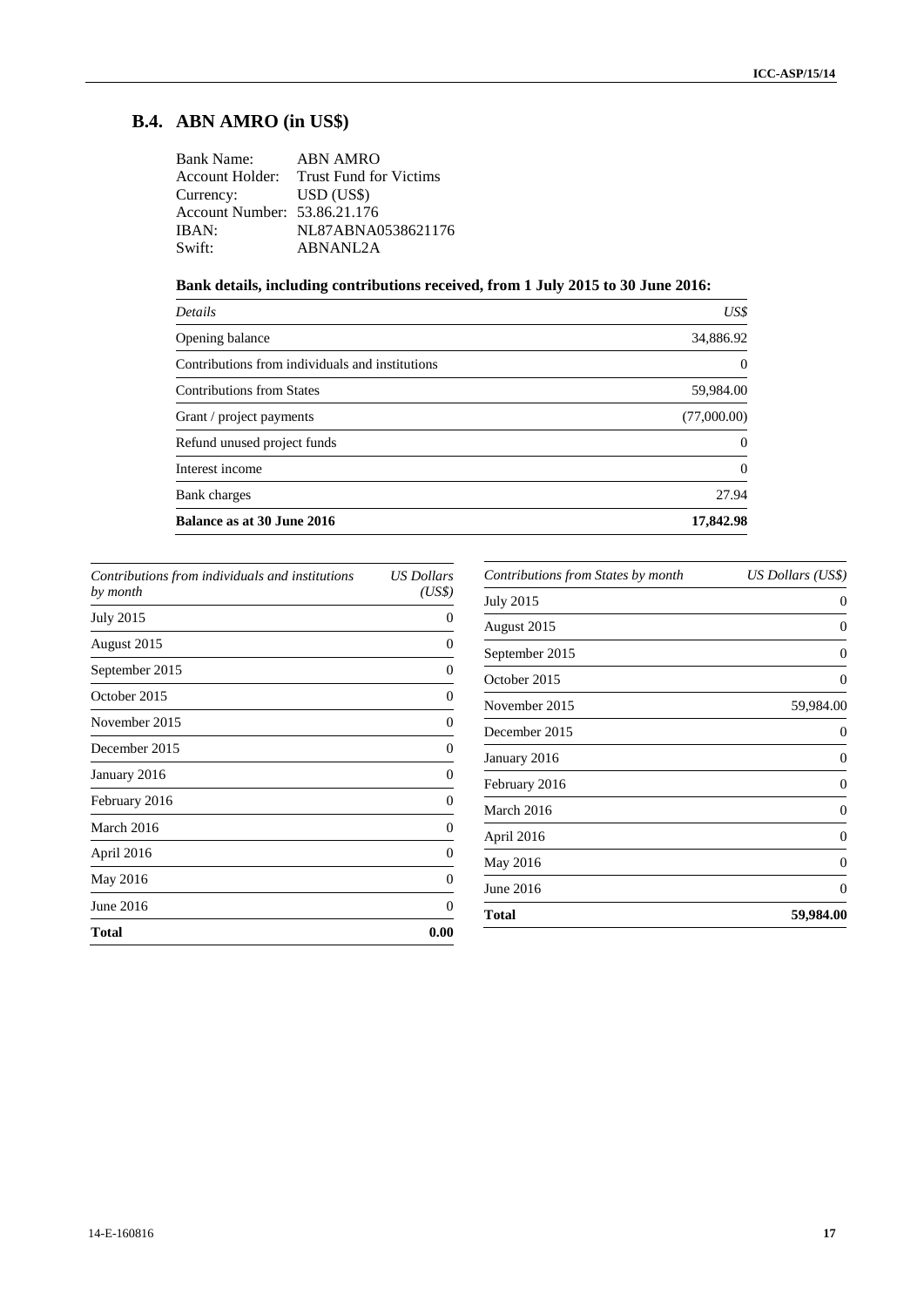# **Annex II**

# **TFV projects**<sup>1</sup> **during the period 1 July 2015 to 30 June 2016**

### **Northern Uganda**

**Project(s):** TFV/UG/2007/R1/14(c)

**Project title:** *Treating the Mental Health Needs of Ugandan Victims of War Crimes: A Service and Capacity Building Approach*

**Budget:** UGX 1,863,92,518 and USD 850,905

**Matching funds by implementing partner:** €13,319\*

**Duration:** October 2009 – November 2016

**Type of victim and intervention:** Psychological rehabilitation for victimized communities by addressing their mental health needs

**Project(s):** TFV/UG/2007/R1/018, TFV/UG/2007/R2/042

**Project title:** *Capacity Building, Advocacy and Medical Rehabilitation of Northern Uganda's Victims of War*

**Budget:** €925,363

**Matching funds by implementing partner:** n/a

**Duration:** October 2009 – November 2016

**Type of victim and intervention:** Physical (provision of orthotics and prosthetics) and psychological rehabilitations, material support for physically disabled victims of war

**Project(s):** TFV/UG/2007/R1/016

**Project title:** *Provision of integrated Physical and Psychological Rehabilitation Assistance to War Victims in Northern Uganda*

**Budget:** €160,000

**Matching funds by implementing partner:** €1,764 \*

**Duration:** April 2015 – April 2017

**Type of victim and intervention:** Physical and psychological rehabilitation, and material support

**Project(s):** TFV/UG/2007/R1/014(a)

**Project title:** *Integrated physical and psychological rehabilitation support to victims project*

**Budget:** €160,000

**Matching funds by implementing partner:** €828,486\*

**Duration:** April 2015 – April 2017

**Type of victim and intervention:** Physical and psychological rehabilitation

**Project(s):** TFV/UG/2007/R1/014(b)

**Project title:** *Health and Dignity restoration of War Victims in Northern Uganda*

**Budget:** €160,000

**Matching funds by implementing partner:** €48,290\*

**Duration:** April 2015 – April 2017

**Type of victim and intervention:** Physical and psychological rehabilitation

<sup>&</sup>lt;sup>1</sup> Assistance mandate project unless specified otherwise.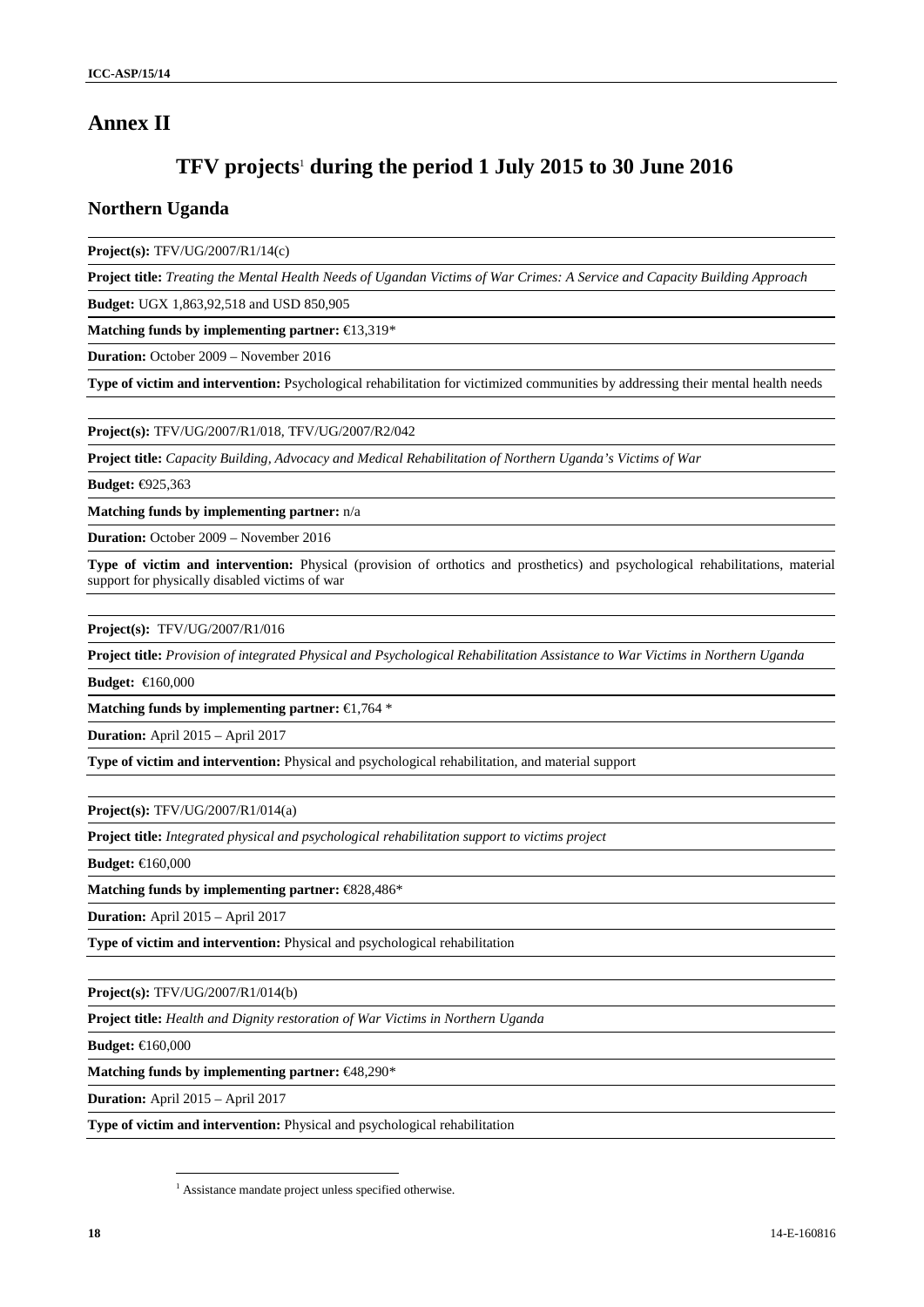**Project(s):** TFV/UG/2007/R1/023

**Project title:** *Centre for expertise in psychosocial well-being of war affected children*

**Budget:** €150,000

**Matching funds by implementing partner:** n/a

**Duration:** April 2015 – April 2017

**Type of victim and intervention:** Psychological rehabilitation

**Project(s):** TFV/UG/2007/R1/035

**Project title:** Comprehensive Medical and psychosocial support for the war victims

**Budget:** €150,000

**Matching funds by implementing partner:** n/a

**Duration:** April 2015 – April 2017

**Type of victim and intervention:** Physical and psychological rehabilitation

**Project(s):** TFV/UG/2007/R2/041

**Project title:** *Integrated Physical and Psychosocial Rehabilitation Assistance for Victims in Northern Uganda*

**Budget:** €160,000

**Matching funds by implementing partner:** €4,728\*

**Duration:** April 2015 – April 2017

**Type of victim and intervention:** Physical and psychological rehabilitation

Note: The budget stated in the above tables corresponds to the total amount approved for the whole project duration through the end of the current contract. \* The matching funds cover the period from 1 July 2015 to 30 June 2016, unless otherwise indicated. The exchange rate for 30 June 2016 (1 EUR= 0.897 USD) was used to calculate the values.

### **Democratic Republic of the Congo**

#### **Reparations Mandate – Lubanga case**

**Project(s):** TFV/DRC/2016/LUB/001

**Project title:** Identification et évaluation des préjudices psychologiques, physiques et socio-économiques des jeunes ayant participé dans les groupes armes de 2002-2003 en Ituri.

#### **Budget:** \$112,000

**Matching funds by implementing partner:** \$2,980

**Duration:** April – December 2016

**Type of victim and intervention:** The project concerns former child soldiers, as victims of crimes occurring between 2002 and 2003 in Ituri for which Mr Thomas Lubanga has been convicted by the ICC. In preparation of the implementation of Court-ordered reparations, the project is to identify direct and indirect victims potentially eligible for collective reparations awards to evaluate the scope of their psychological, physical and socio-economic harm.

**Assistance mandate**

**Project(s):** TFV/DRC/2007/R1/019

**Project title:** *A l'école de la paix*

**Budget:** \$1,189,564\*\*

**Matching funds by implementing partner:** €18,400\*

**Duration:** November 2008 – August 2016\*\*

**Type of victim and intervention:** Psychological rehabilitation through peace and reconciliation activities focusing on children victims of violence associated with armed forces, child mothers, and vulnerable children affected by the conflict.